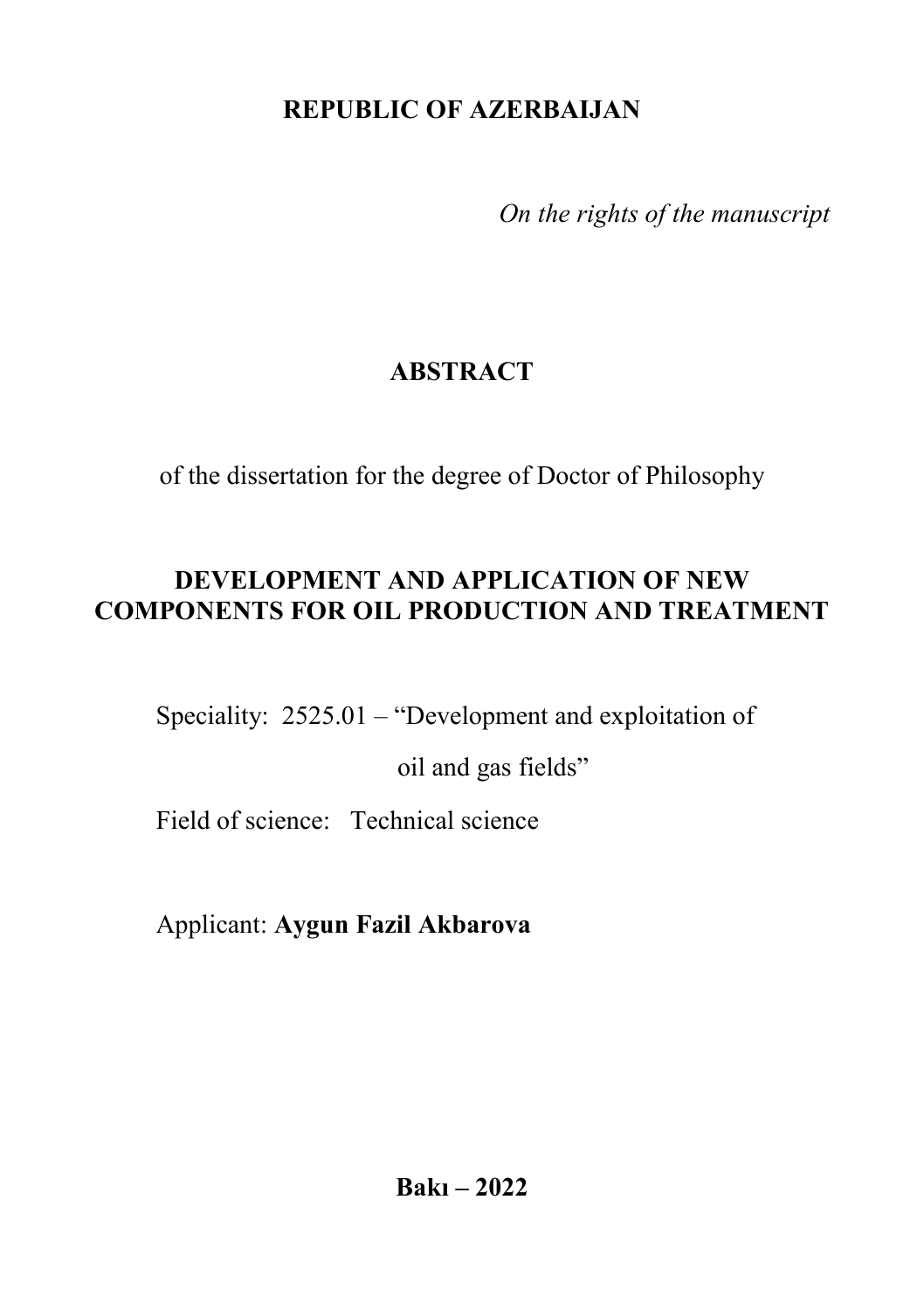Thesis work was implemented at the "Oil Gas Scientific Research Project Institut", SOCAR

**Academic advisors:** Corresponding member of ANAS,<br>technical sciences doctor, professor Raghir Alekher Suleymanov **Baghir Alekber Suleymanov Official opponents:** Technical sciences doctor<br>Arif Mikavil Mammad-zadeh Doctor of Philosophy in Technology, Associate Professor Nazim Aslan Valiev Doctor of Philosophy in Technology, Associate Professor Punyed 7inh **Bunyad Zinhar Kazimov**

 $D$  is sertation council ED 2.03 of Supreme Attending operating  $D_{\text{c}}$  of  $\Delta$  at  $\Delta$  at  $\Delta$  at  $\Delta$  and  $\Delta$  and  $\Delta$  are position of  $\Delta$  are position operating under the President of the Republic of  $\frac{1}{2}$ Azerbaijan State Oil and Industry University.

Chairman of the Dissertation council:

**\_\_\_\_\_\_\_\_\_\_\_\_\_\_\_\_\_\_\_\_\_\_**  Scientific secretary of the Dissertation

 $\overline{\phantom{a}}$ 

council:

Doctor of Technical<br>Sciences, Professor A.A.Suleymanov **A.A. A.A.Suley** 

Doctor of Philosophy in<br>Technology, Associate Professor Y.Y.Shmoncheva Doctor of Technical Sciences, Professor A.M.Mammad-zadeh



**A.M.Mammad-zadeh**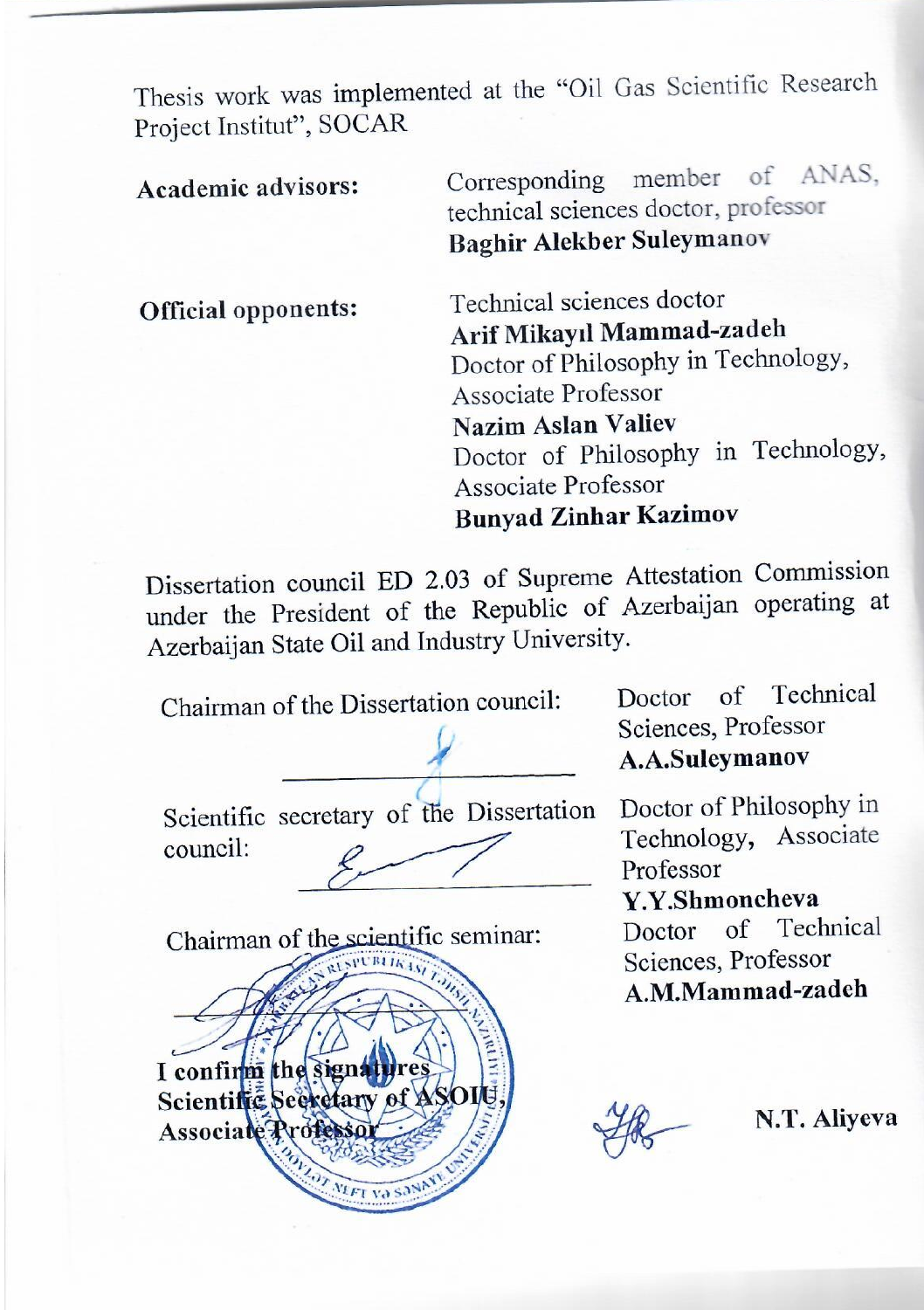## **GENERAL DESCRIPTION OF WORK**

### **The actuality and study degree of the topic.**

It is important to develop more promising technologies for the normal operation of oilfield equipment, such as oil extraction, primary oil treatment and transportation systems. This problem remains relevant, despite the presence of different strategies for preventing the formation of asphalt-resin-paraffin deposits (ARPD) in downhole and off-hole equipment. Chemicals are preferable to established approaches in the fight against ARPD since the known methods are not effective enough. Due to the high cost of inhibitors imported from abroad, there is a need to create new ARPD inhibitors and additives.

One of the major concerns is preventing the deposition of inorganic salts within reservoirs, downhole equipment, and production facilities in a number of oil fields which are in the final stages of development.

In systems with complex salt scales, traditional methods for preventing salt precipitation do not provide comprehensive protection. It is significant and important to conduct scientific research into the causes of salt precipitation of various scales by classifying the formed salt depositions according to their group composition and to develop new inhibitors to prevent the formation of salt deposits.

The high percentage of residual water in crude oil is one of the major issues in the oil industry. The emulsion's high-water content and mechanical impurities significantly increase the cost of oil during transportation. Due to the high stability of such emulsions, their demulsification can often be achieved with the use of demulsifiers. The development of emulsion breaking down technologies with the use of demulsifiers has always been an urgent problem. However, due tothe high cost of imported components, the cost of the composition based on themrises. In this regard, the development of new composition demulsifiers based on inexpensive and readily availablesurfactants isimportant.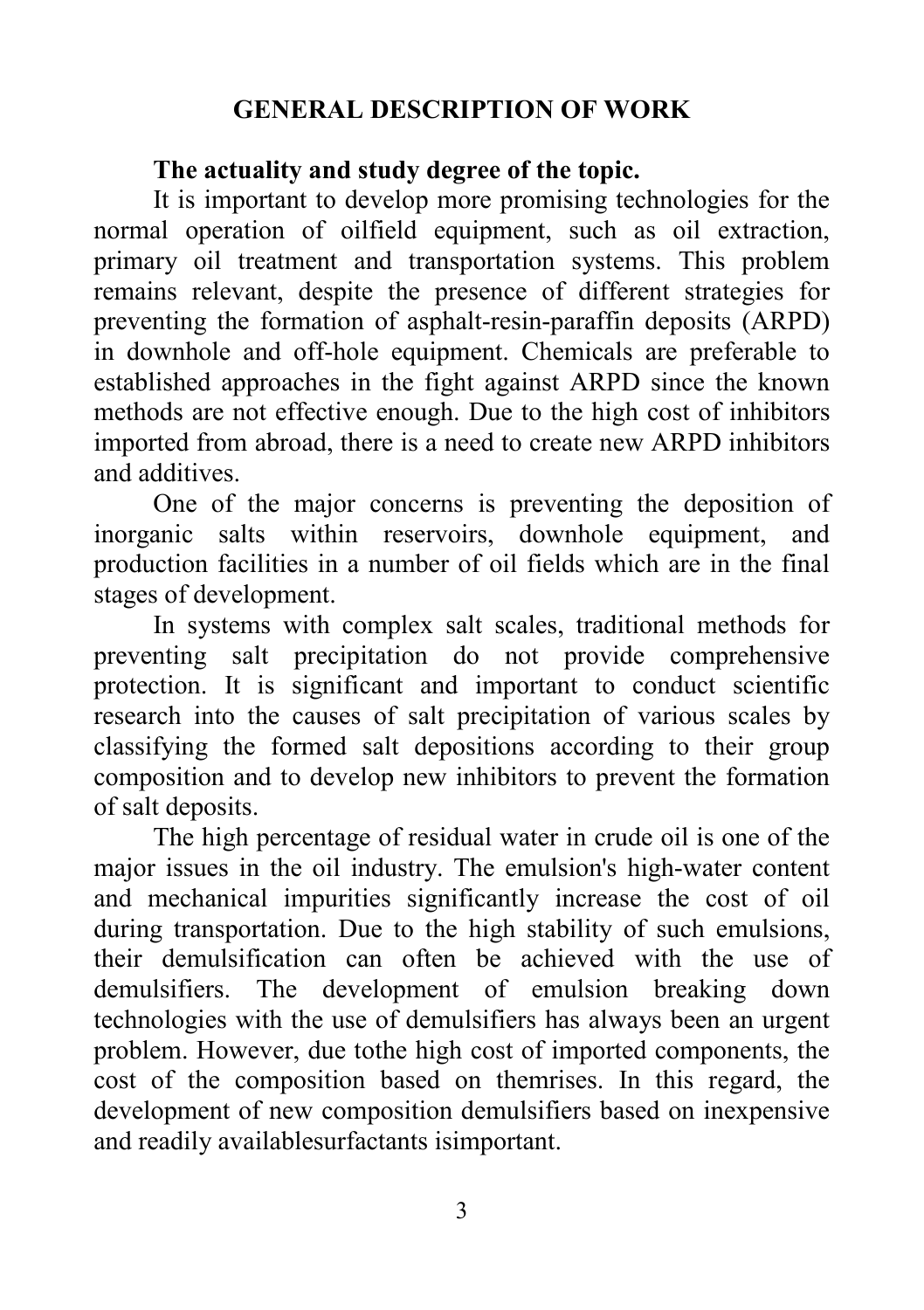### **Object and subject of research.**

The object of research is the development and application of new ingredients in order to solve the complications arising during the oil extraction and preparation.

### **The purpose and main objectives of the study.**

- development of new inhibitors and depressants against asphaltene-resin-paraffin deposits;

- development of salt deposits inhibitors of various origins (carbonate, sulfate, sulfide, etc.);

- development of new demulsifiers for dehydration and desalination of oil;

#### **Methods for solving the tasks.**

The problems are solved through the application of laboratory experiments, mining research and mathematical processing of measurement results.

#### **The main positions to be defended.**

1. New inhibitors and depressants against asphaltene-resinparaffin deposits

2. Inhibitors of salt scales of various origins (carbonate, sulfate, sulfide, etc.)

3.New demulsifiers for dehydration and desalination of oil

### **The scientific recency of the research.**

- new inhibitors and depressants have been developed against asphaltene-resin-paraffin deposits;

- inhibitors of salt deposits of various origins (carbonate, sulfate, sulfide, etc.) have been developed;

- new demulsifiers have been developed for dehydration and desalination of oil;

### **Theoretical and practical value of work.**

New ingredients have been developed to solve the complexity that arise in the processes of oil extraction and preparation, and their use in industry has resulted in great efficiency.

"Depressor Additive" is protected by the Patent of the Republic of Azerbaijan No. 2018 0007, which is used to lower the freezing point and viscosity qualities of oils.

"Demulsifier for deep dehydration and desalination of oil" is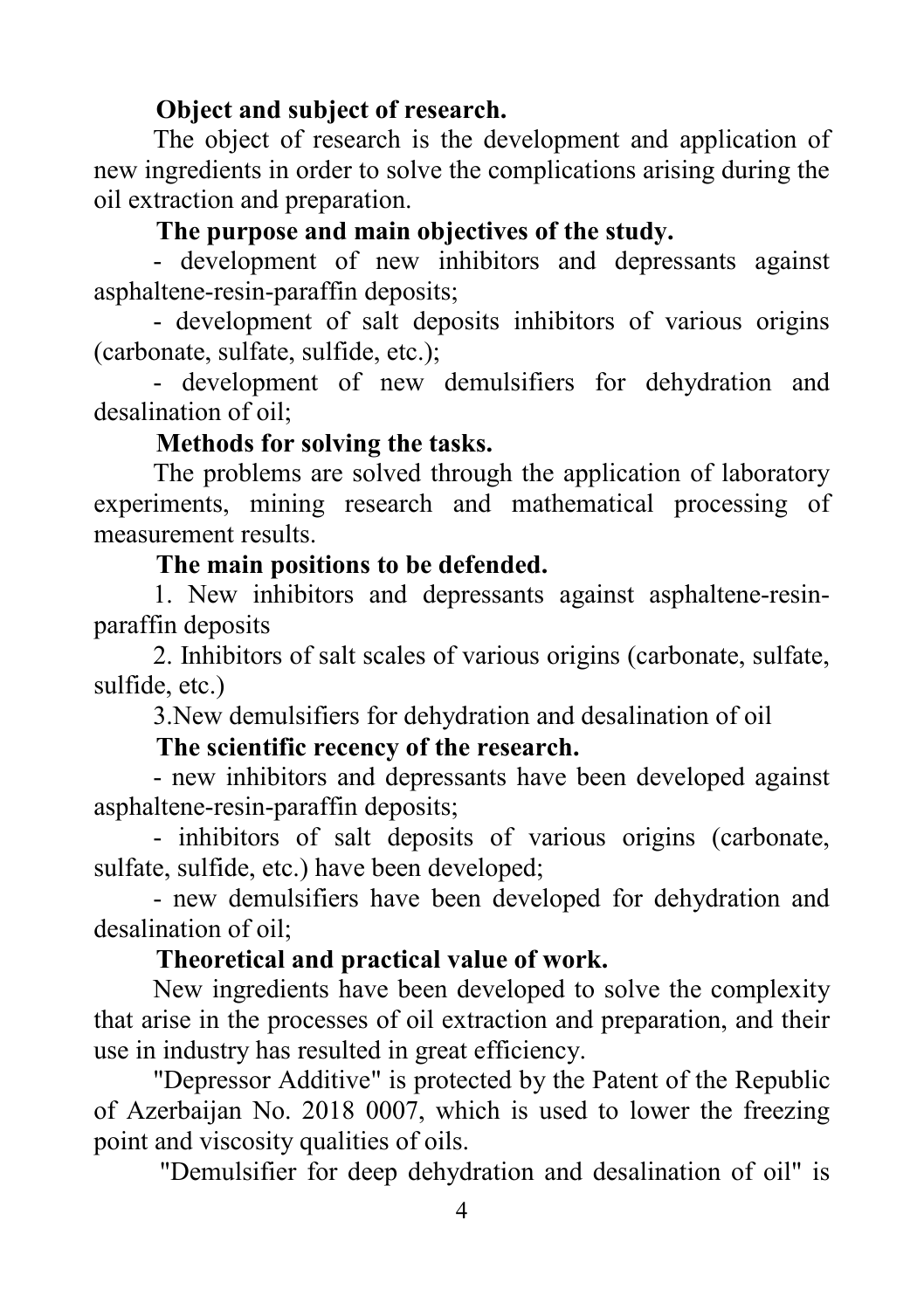protected by the patent of the Republic of Azerbaijan I 2019 0094.

"Depressor Additive" is protected by the patent of the Republic of Azerbaijan No. 2020 0009, which is used to lower the freezing point and viscosity qualities of oils.

## **Approbation and application of the work.**

The materials of the thesis were reported and discussed:

- Ministry of Education of the Republic of Azerbaijan, Azerbaijan State University of Oil and Industry, Proceedings of the conference "Actual problems of development of offshore oil and gas fields" dedicated to the 100th anniversary of Israfil Guliyev, Baku-2017, p. 162-174

- Bulatov readings, Chemical technology and ecology in oil and gas industry, Collection of articles, Krasnodar 2018, Volume 5, pp.38-41

- "Modern problems of innovative technologies in oil and gas production and applied mathematics" proceedings of the international conference dedicated to the 90th anniversary of Academician Azad Khalil oglu Mirzajanzade, Baku, December 13-14, 2018 p. 377-379 Bulatov readings, Development of oil and gas fields, - Collection of articles, Krasnodar -2020, -Volume 2, -p. 43-47.

In well No. 446 in the Sangachal-Duvanni-Khara-Zira (SDKZ) field, an ND-NDP-1 inhibitor against asphaltene-resin-paraffin deposits was injected into the pump compressor pipes from the space behind the pipeline. As a result of the application, the amount of asphaltene-resin-paraffin deposits in the pump compressor pipes was reduced, and the well maintenance time was doubled. The reduction in the number of repairsresulted in an additional 87.0 tons of oil being produced.

The oil produced as a result of using the ND-12A demulsifierunder mining circumstances,was developed on the basis of surfactants and solvents for dehydration and desalination of oil emulsion, met the requirements of AZS 115-2004 and was classified as  $1<sup>st</sup>$  group oil.

Acts on the application of measures are attached to the dissertation.

The main results of the thesis were published in 17 publications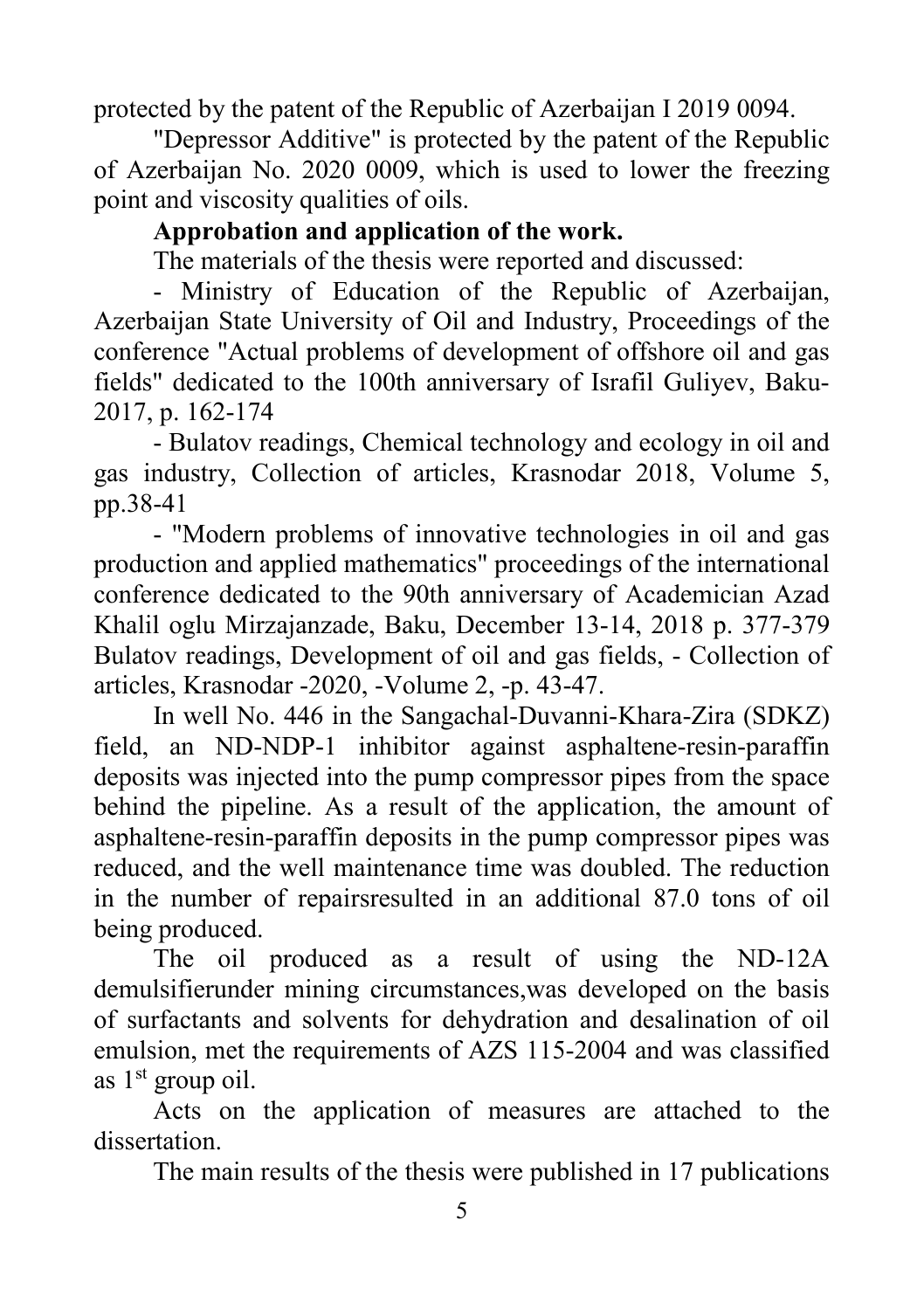which are listed at the end of the abstract. 10 of them are articles, 4 are reports and abstracts of conferences, 3 are patents of the Republic of Azerbaijan.

## **The structure and scope of the work.**

The dissertation work consists of introduction, 3 chapters, conclusions and recommendations, the list of references, consisting of 133 titles and applications. The volume of work is 165 computer printed text including 20 figeres, 36 tables and 2 appendices. Total volume of dissertation is 216727 symbols.

## **Brief content of the work.**

**The introduction** describes the main provisions of the dissertation, the relevance of the research conducted on the dissertation topic is demonstrated, as well as the scientific innovations of the work, the key provisions to be defended and the methods of solving the issues are explained.

**The first chapter** describes the complications that arise during the extraction and treatment of oil, as well as the reasons and the mechanism of these problems and methods for resolving them.

**In the first paragraph of the chapter**, the review of literature sources in the field of experience in combating ARP sediments is studied. The effects of asphaltene-resin-paraffin sediments were discussed, and the causes of sediments were demonstrated. The mechanism of formation of asphaltene-resin-paraffin deposits as well as the ways of overcoming problems have been studied. Complex reagents consisting of depressants, inhibitors and demulsifiers have been investigated to improve the product fluidity and prevent the formation of ARPD in wells and pipelines. The results revealed that using complex reagents inhibits the creation of stable water-oil emulsions that affect the oil's viscosity, enhances the oil's rheological characteristics and fluidity, reduces the intensity of the formation of ARPD.

**In the second paragraph of the chapter**, the causes and conditions of salinization processes in oilfield conditions, the mechanism of salinization, and the causes of calcium carbonate and calcium sulfate sedimentation are described in detail. Experience with combating inorganic salt deposition has demonstrated that the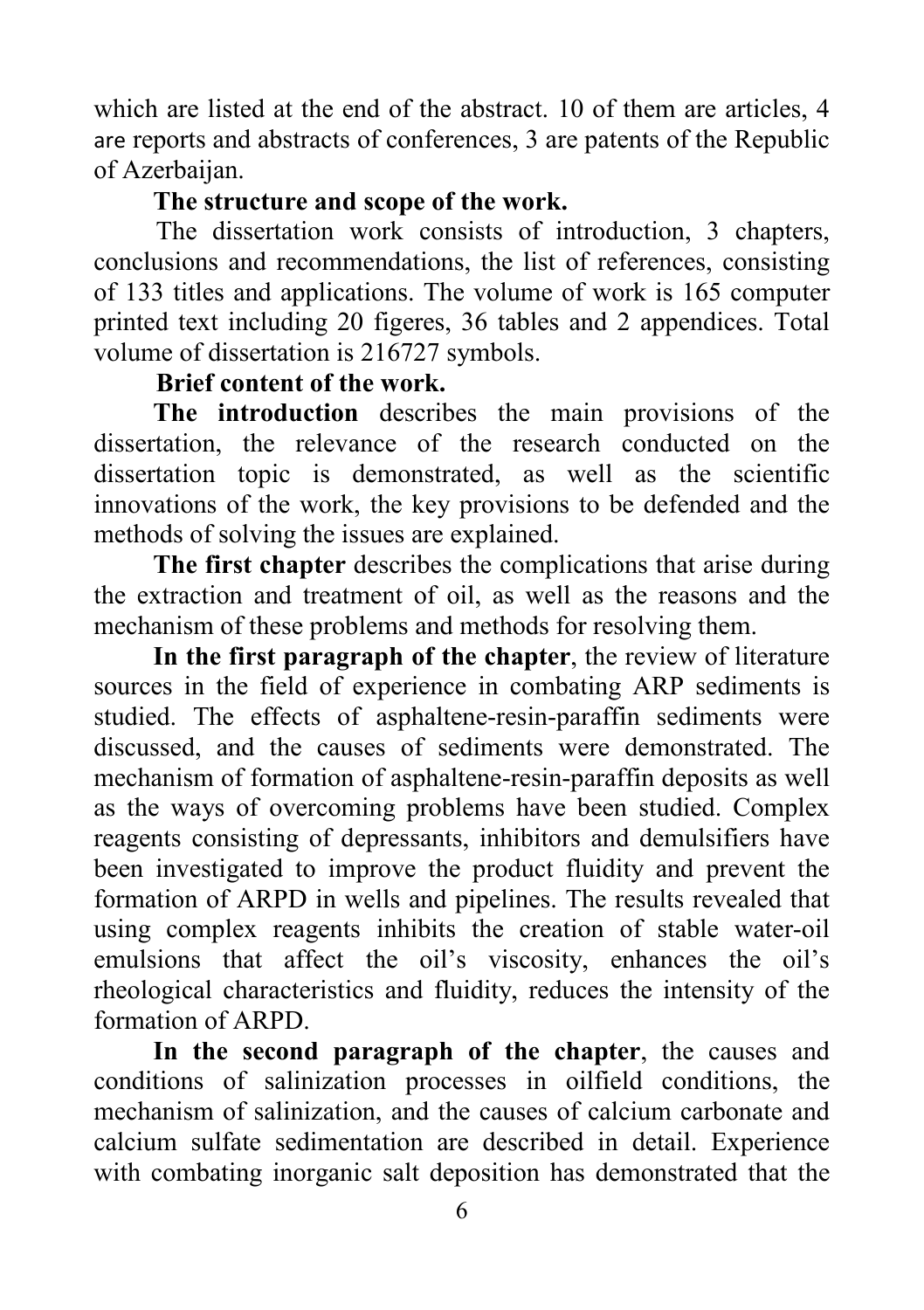most efficient solutions are based on salt deposition avoidance. Salts are prevented using a variety of approaches, depending on their composition, the nature of salinization, and the location of inorganic salts deposition. The components of compositions and reagents used to prevent inorganic salinization by chemical methods, as well as methods of acquiring them, and their mechanism of action are explained.

The chapter's third paragraph discusses an analytical assessment of oil emulsion demulsification and defines the direction of perspective chemicals in terms of demulsifier action. Modern reagents - demulsifiers are non-ionic surfactants. Substances with a mobile hydrogen atom are present as part of the hydrophobic part of the surfactant. Water, water-oil and oil-soluble demulsifiers are widely used in oil dehydration plants.

**The second chapter** presents the results of the creation and testing of new components for oil extraction and preparation. New inhibitors based on solvents, surfactants, and products of condensation of alkenyl phenol with formaldehyde -asphaltene-resinparaffin oils -NDP-1, NDP-2, NDP-3, NDP-4, NDP-5, NDP- 6 and ND-NDP-1 and the results of their laboratory tests are reported in the first half of the second chapter [16].

Distillation residues of condensate and isopropyl alcohol with densities of 763 and 815 kg/m<sup>3</sup>, as well as diesel fuel were used as solvents. A polyhydric alcohol polymer with alkylene oxides was chosen as polymer, and a phosphorus containing acid ester produced through synthesis was chosen as the surfactant. The created compositions are conventionally called NDP-1, NDP-2, NDP-3, NDP-4, NDP-5, NDP-6 and ND-NDP-1.

The NDP-1 composition is based on SFM, condensate and nanoscale (50 nm aluminum) powder. NDP-2 composition includes polymer and condensate of polyhydric alcohol with alkylene oxides, acid ether and condensate containing phosphorus with NDP-3 composition, and polymer of polyatomic alcohol with alkylene oxides and diesel fuel of NDP-4 composition. Although the components included in the NDP-5 depressor are the same as the components included in the NDP-2 composition, the mass ratios are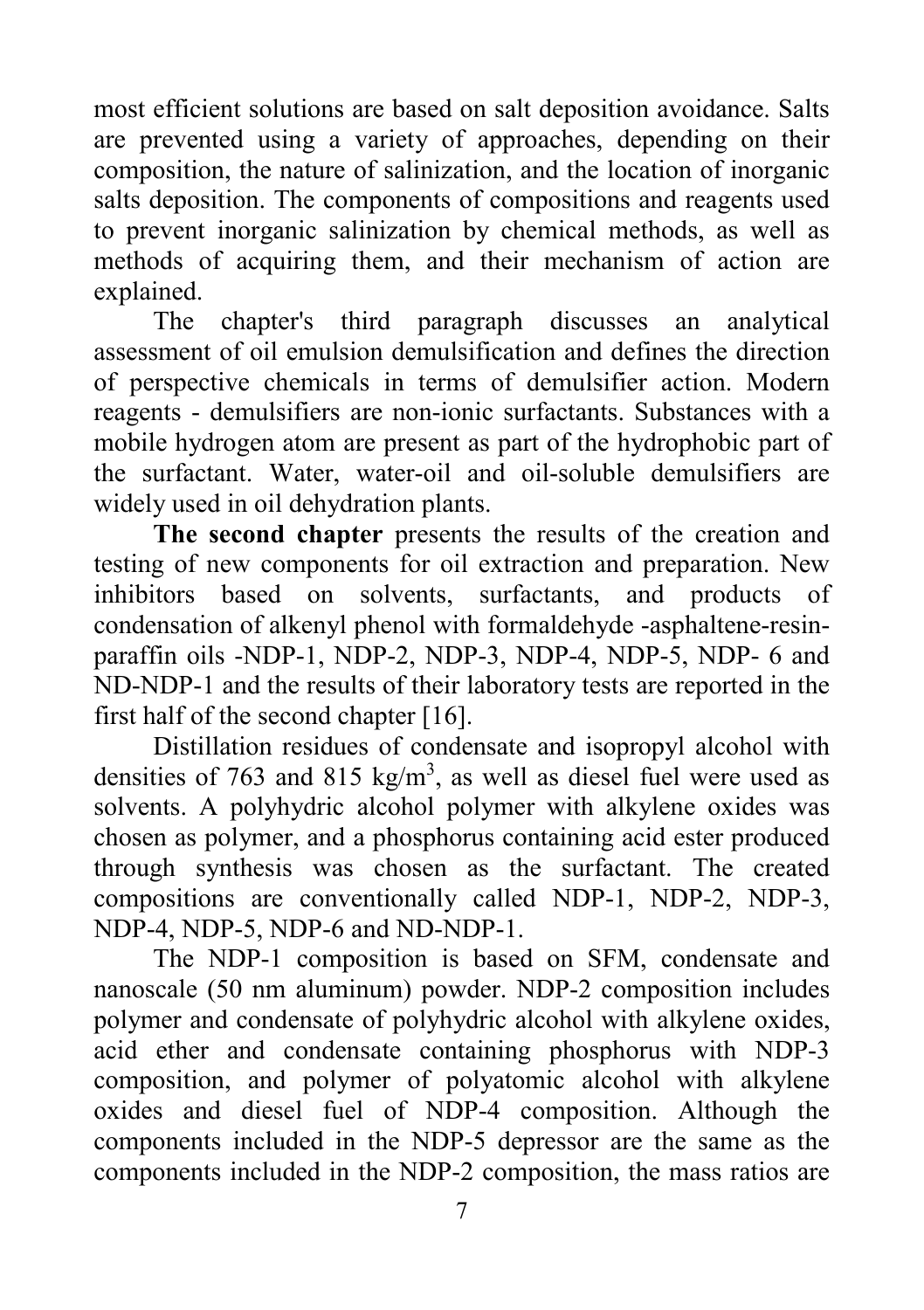different. NDP-6 depressor is made upof an alkylphenolformaldehyde condensation product, condensate and nanoscale powder. The composition of ND-NDP-1 includes the product of condensation of alkylphenol with formaldehyde, a polymer of polyhydric alcohol with alkylene oxides, a cubic residue of isopropyl alcohol and a raffinate mixture of benzene reforming. It can be used both as a depressant for paraffinic and viscous oils, and as a demulsifier for stable water-oil emulsions demulsification.

The presence of a surfactant in the composition reduces the surface tension at the ARPD-solvent border, increasing the solubility efficiency and ARPD destruction. The presence of solventing components in the solvent causes the dispersed asphaltene and paraffin particles to solvate, preventing them from adhering together.

Individual inhibitory qualities are not present in the components used in the compositions. They have inhibitory and depressant properties against asphaltene-resin-paraffin oils, due to the synergistic impact in the composition.

The components are added to the flask in prescribed mass ratios and stirred at room temperature for 0.5-1.0 hours to prepare synergistic compositions. The process continues until a red brown to dark red clear liquid is obtained.

The efficiency of the developed ARPD inhibitors was tested on emulsified oils taken from wells 680 and 690 located on the area of the OGPD named after N.Narimanov. The results obtained are shown in Figure 1.



**Figure 1. Dependency between consumption and efficiency of inhibitors**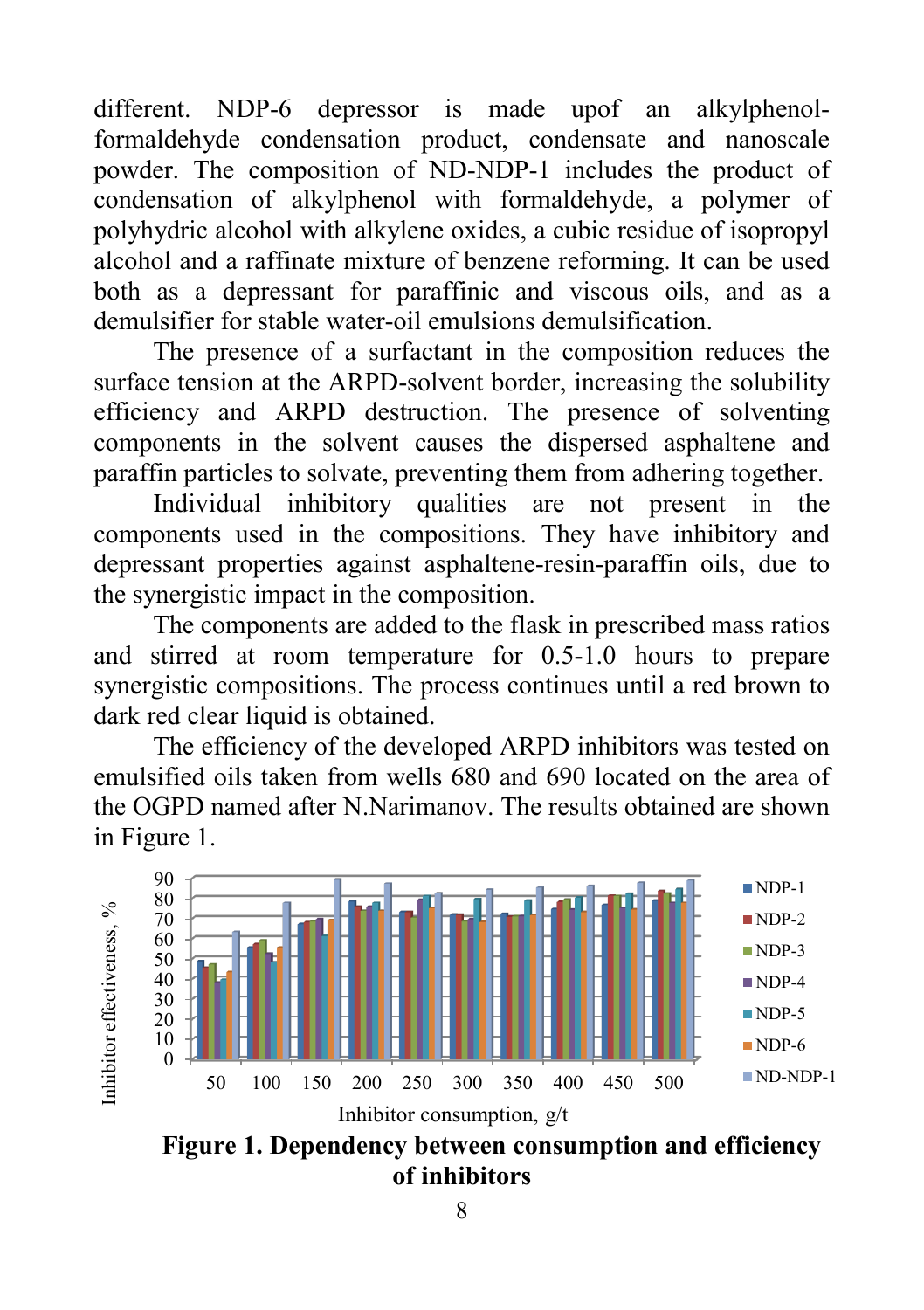Laboratory investigations to determine the depressant properties of NDP-1, NDP-2, NDP-3and NDP-6 additives in oil produced from well 680 revealed that at 50 g/t they are extremely effective. At a consumption rate of 100  $g/t$ , the NDP-2 reagent shows high efficiency as a depressant in this oil. Higher efficiency of depressants NDP-5, NDP-6, ND-NDP-1 is observed at a consumption of 10  $g/t$ . In these cases, increasing consumption has the opposite effect. Pour point depressants appear to influence oil mainly through the adsorption process under these circumstances. Due to the adsorption mechanism, the additive consumption is minimal and generates a monomolecular layer on the surface of paraffin crystals in oil.

The viscosity-flow rate dependence was studied at different temperatures (15, 17, 19 and 25 °C). Oil from OGPD named after N.Narimanov was treated 10with NDP-1 at 30; 50; 70 and 100 g/t and its viscosity was determined at the indicated temperatures. Curves were created based on the obtained results. The results showed that as the amount of pour point depressant in the oil increased, the cost of viscosity decreased. The viscosity of the oil treated with the depressant drops more rapidly as the temperature rises.

The effectiveness of the inhibitors was also tested on an oil sample taken from well 446 of the Narimanov OGPD. This well has a daily output of 5 tons. The oil sample taken from the well has a density of 0.899 kg/m3, a paraffin content of 19.8%, and anasphaltene content of is 2.65%.

For comparison, the СНПХ-2005 reagent, which is currently used in well No. 446 of the OGPD named after N. Narimanov was taken. Consumption of СНПХ-2005 reagent in well No. 446 of OGPD named after N. Narimanov is 300-700 g/t. A comparative analysis of the effectiveness of ND-NDP-1 and СНПХ-2005 inhibitors in the oil sample taken from well No. 446 of OGPD named after N. Narimanov showed that ND-NDP-1 reagent in well oil 446 demonstrated 89,7% efficiency at 200 g/t consumption. The efficiency of СНПХ-2005 reagent at that cost was 73.6%. While ND-NDP-1 reagent is 90.1% efficient at 250 g/t consumption,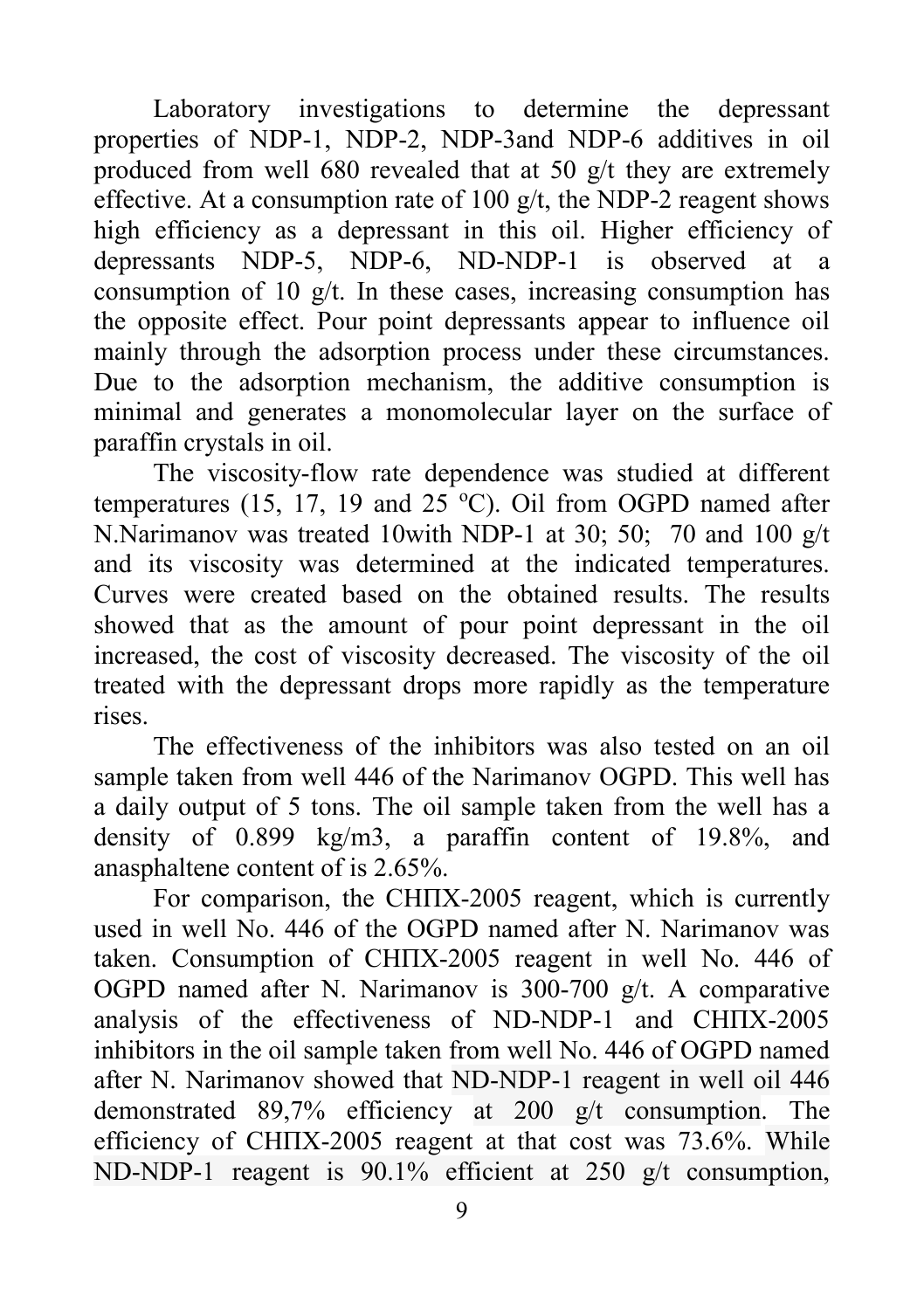СНПХ-2005 is 81.8% efficient at 250 g/t consumption.

The ND-NDP-1 reagent's high efficiency is owing to the ability of the reagent in the ND-NDP-1 reagent's composition to operate as a demulsifier and wax deposition inhibitor. The demulsifying agent in the reagent breaks down the water-oil emulsion and prevents the production of asphaltene-resin-paraffin crystals by dissolving both the salts and the mechanical impurities in the oil with water. The inhibitory ingredient in the composition prevents both adhesion and cohesion of asphaltene-resin-paraffin molecules, keeping them in suspension. Ingredients also have a depressant effect as well. From the results of laboratory tests of the developed new compositions on oils taken from different fields, it can be concluded that the new compositions are effective against ARPD by demonstrating high surface activity. The ND-NDP-1 composition is especially active, acting as a demulsifier, a depressant, and an ARPD inhibitor at the same time.

From all this it can be concluded that the selection of depressant for any oil should be done on an individual basis.

New effective pour point depressant has been developed to reduce the freezing point and viscosity of oil during oil extraction, primary treatment and transportation [7]. The main goal is to create a new effective depressant additive that can be used to lower the freezing point and viscosity properties of high paraffin oils during oil production, transportation and storage, as well as to expand the raw material base and range of depressants based on various hydrocarbon additives.

Flexoil CW 288 reagent manufactured by Champion Technologies is used as a depressant component for the preparation of the depressant additive. The addition of Flexoil CW 288 reagent, which contains a high molecular weight compound-polymer, reduces the surface tension at the asphaltene-resin-paraffin precipitatesolvent boundary, increasing the ARPD solubility efficiency, as well as prevents the formation of crystalline hydrocarbon structure, causing the temperature drop.

The composition retains a stable gas condensate (SGC, TU 51- 05751745-09-97) as an organic solvent, and a light phlegm of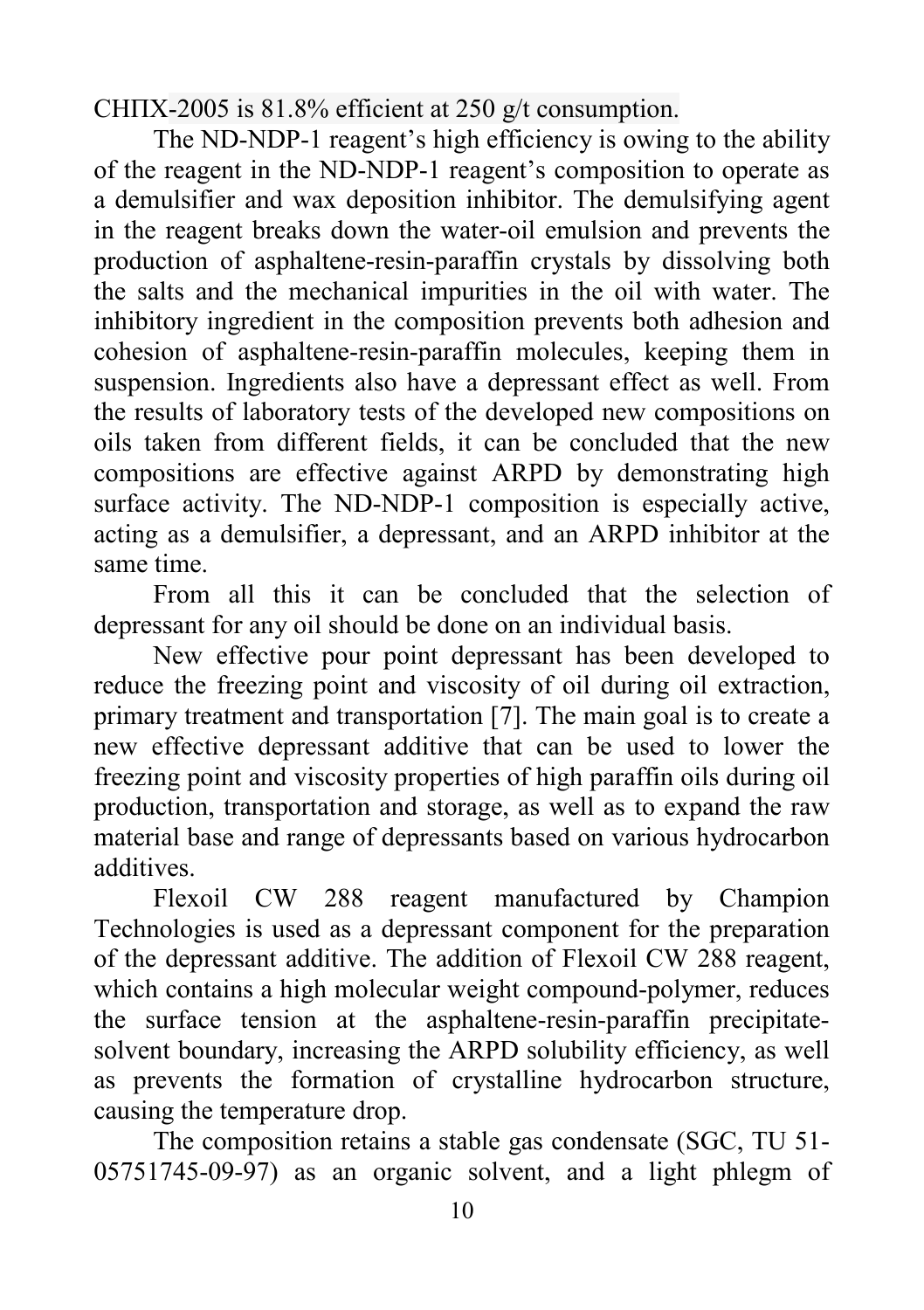catalytic cracking (LPCC) as an aromatic solvent. SGC and LPCC solvents are mixed to prepare depressant additives. The solvent mixture is supplied with Flexoil CW 288 reagent and mixed with a mechanical stirrer at room temperature. Stirring is continued until a homogeneous solution is formed.

As a solvent from liquid pyrolysis products from E-10, E-11 oil resins (Specification AZS 340-2009), as a heavy pyrolysis resin from A product (Specification AZS 344-2009), as well as n-heptanol (TU 6-09-2652 -65), n-octanol (TU 6-09-5533-69) and n-nonanol (TU 6- 09-3331-78) were also used to develop 12 flexoil-based depressant additives [17].

Flexoil CW 288 reagent is added to the pyrolysis resin and heated to 40-50°C, stirring with a mechanical stirrerto prepare depressant additives. Stirring and heating are both continued until a homogeneous solution is formed. The heating is turned-off as soon as the mixture becomes homogeneous and the mixture is cooled to room temperature while being stirred. After alcohol addition, the stirring continues, until a homogeneous solution is formed. The depressant properties of additives were determined by determining the effective viscosity (on a rotational viscometer "Reotest 2") and freezing point (GOST 20287-74). The depressant effect is calculated by the formula  $(\Delta T) \Delta T = (T_{\text{copp}} - T_{\text{dapp.}})$ , where Tcopp-crude oil pour point, Tdapp - pour point of oil with depressant additive, °C. The depressant additive dosage is 0.02-0.04% by weight of the oil.

The depressant properties of the developed additives were determined for the oil collected from the No. 690 production well of the Azneft PU named after N.Narimanov. The oil was heated to  $60^{\circ}$ C and mixed with paraffin hydrocarbons that precipitated in the pipes extracted from the wells. This oil contains  $\sim$  22% paraffin hydrocarbons and has a freezing point of  $+31^{\circ}$ C. The effective viscosity of the crude oil was determined at temperatures close to freezing point (+ 35°C and + 40°C). Oil viscosity at + 35°C is 21.7 mPa·s, whereas at  $40^{\circ}$ C it is - 17.4 mPa·s.

The developed depressant additives reduce the freezing temperature of the oil sample taken from the production well No 690 of the OGPD named after N. Narimanov ( $\Delta T = 29-38$ ), at + 35<sup>o</sup>C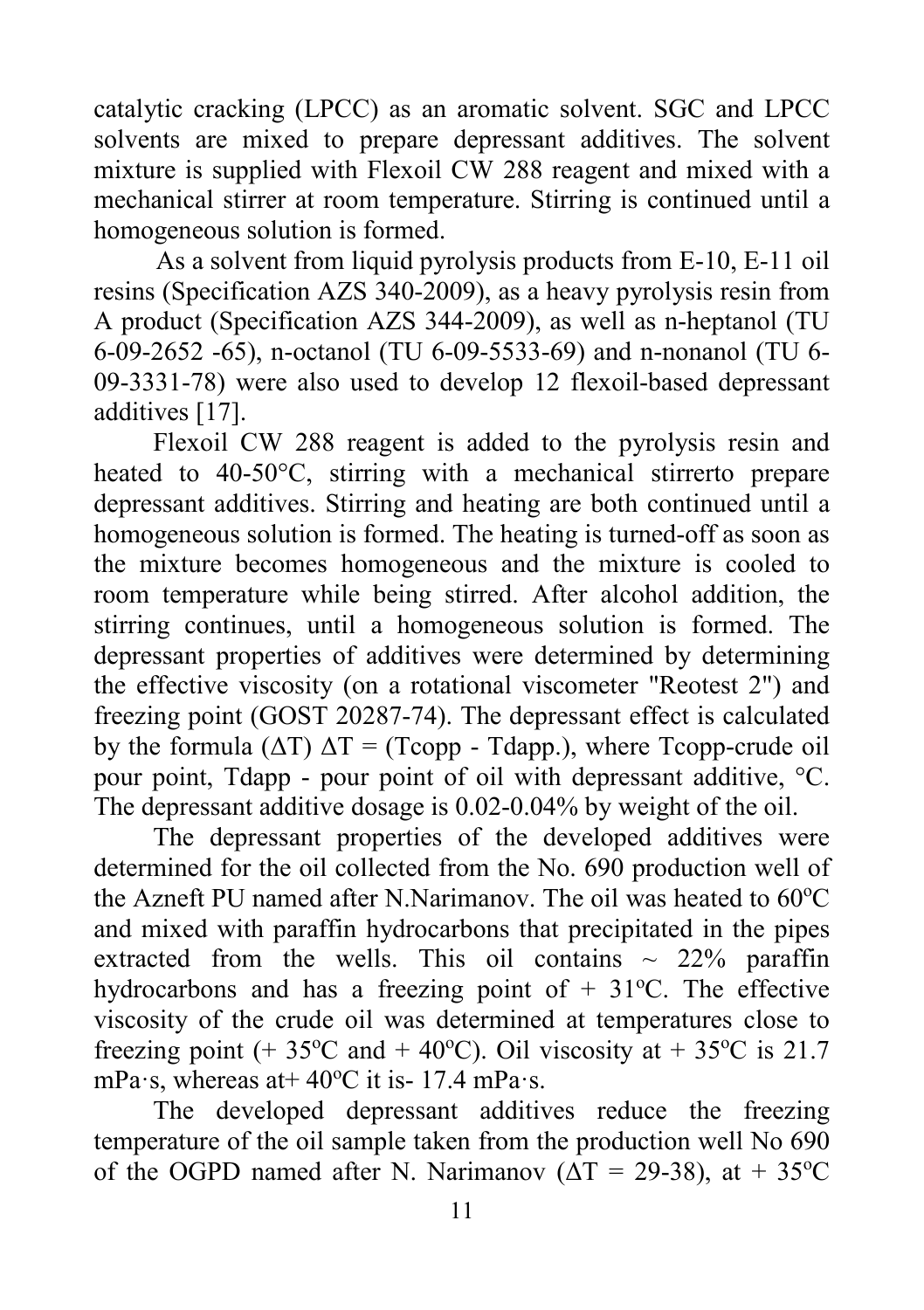from 21.7 mPa·s to 9.4 mPa·s and at  $+$  40°C it decreased from 17.4 mPa·s to 6.7 mPa·s. The inhibitory effect of ARPD is 60.9%.

The effect of depressors on the rheological properties of the oil sample taken from the No.71 production well of the OGPD named after N. Narimanov was also investigated. The tests were performed on Anton Paar Rheolab QC at 25 °C, 30 °C, 35 °C and 40 °C compared to crude oil. Curves of dynamic viscosity and shear stressdependency on the shear rate were created based on the research. According to the results, the oil in this well displays non-Newtonian pseudoplasticity. When the reagent was added to the oil at a consumption of 400 g/t, the viscosity of the oil reduced sharply and remained constant regardless of the velocity gradient. The dependence of the shear stress on the shear rate was a straight line passing through the origin, indicating the change from non-Newtonian pseudoplastic to Newtonian once the reagent was added.

According to experimental tests, the newly developed depressant additives reduce the freezing temperature and viscosity properties of high paraffin and asphalten-resin oils, allowing to improve the rheological properties by converting non-Newtonian pseudoplastic oil to Newtonian oil.

The second paragraph of the second chapter discusses the components used to inhibit various salt deposits in oilfield equipment and pipelines and the results of their laboratory studies.

Compounds based on nitrogen compounds, hydrochloric acid and anionic inactive polymers have been developed against carbonate and sulfate deposits [8]. The key components in the preparation of salt deposition inhibitors and salt solvents were watersoluble polymer-type compounds and inhibited hydrochloric acid. amino alcohols and ammophos, carboxymethylcellulose (CMC-600) and polyacryamide (PAM) were used as nitrogen-containing compounds as anionic polymers.

The produced reagents have a long-term effect as a salt scale inhibitor due to their adsorption-desorption features and are highly effective. Surface treatment with an inhibitory composition containing hydrochloric acid reduces surface tension at the "rock-oilinhibitor solution" interface. In this case, the roughness of the rock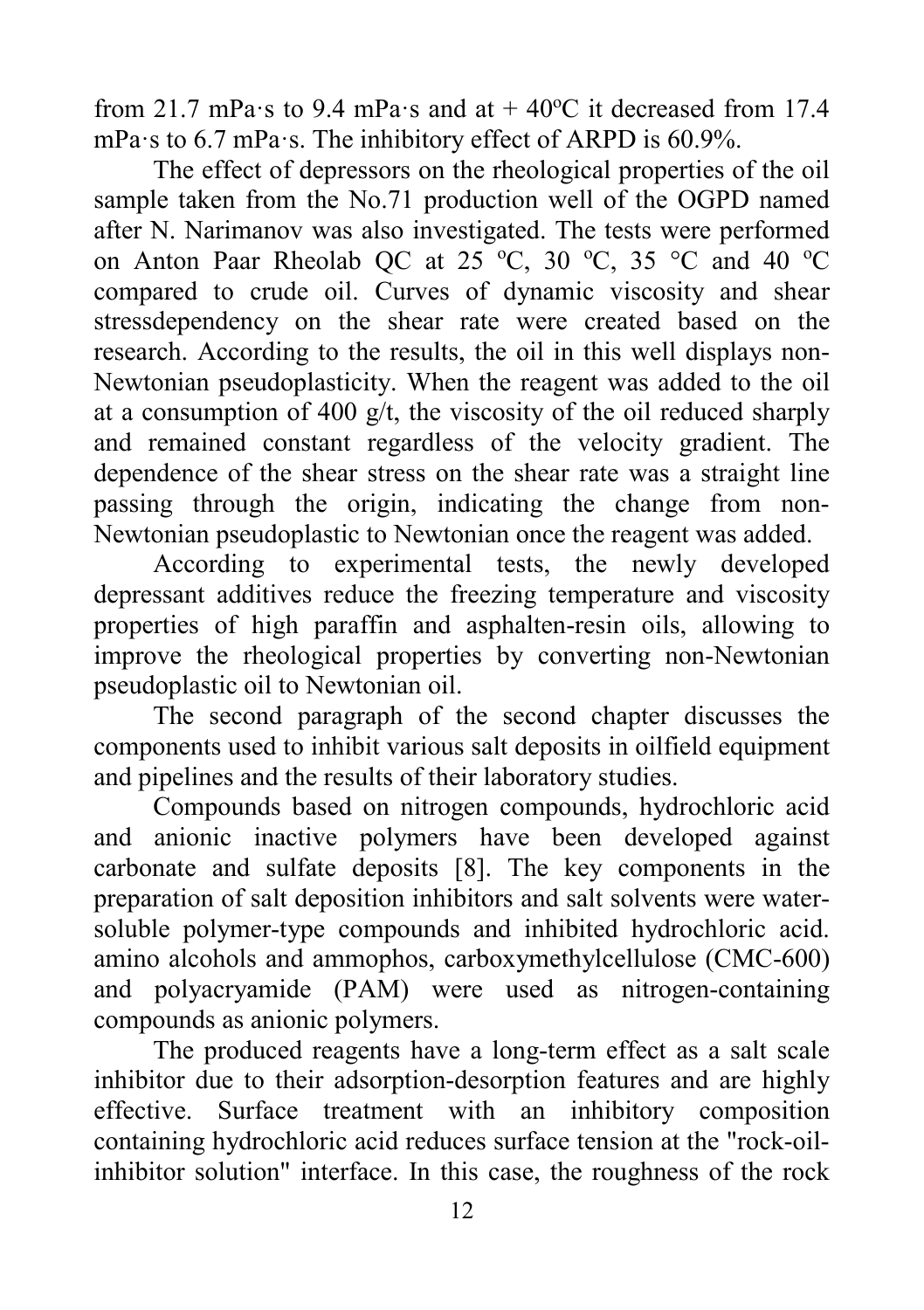increases, due to the chemical interaction of hydrochloric acid with carbonate minerals. Hydrochloric acid alters the wettability of the rock by removing the oil layer from its surface. This ensures that the salt deposition inhibitor is absorbed consistently and completely. The aqueous solution of the amine compound has a negative effect on the formation of salt layers by reducing the tension at the interface between the phases. The anionic polymer prevents the formation of sulfate and carbonate salts by sequestering calcium ions. The results of the inhibitory effect on calcium carbonate water are shown in Figure 2.



**Figure 2.** Determination of the protective effect of the inhibitor in calcium carbonate water

The effect of inhibiting salt precipitation by low  $(4, 6 \text{ and } 8\%)$ by weight) and high (17 and 20% by weight) compounds of nitrogencontaining compounds has been studied. Nitrogen content of less than 10% and more than 15% of the compound leads to a weakening of the relevant properties of salt deposition inhibitors. The incapacity of nitrogen-containing compounds to adapt to water with high mineral concentration explains why their inhibitory activities deteriorate when their content exceeds 15%. At a dose of 50 mg / l, carbonate precipitate inhibitors with an ideal active ingredient level of 14,5-18,5% show a 98 percent protective efficacy.

The next work involved developing a composite reagent for removing salts from the transport of hydrogen-sulfide produced water from a number of production wells in the  $1<sup>st</sup>$  area of the Garachukhur field as well as studying and applying it as a neutralizer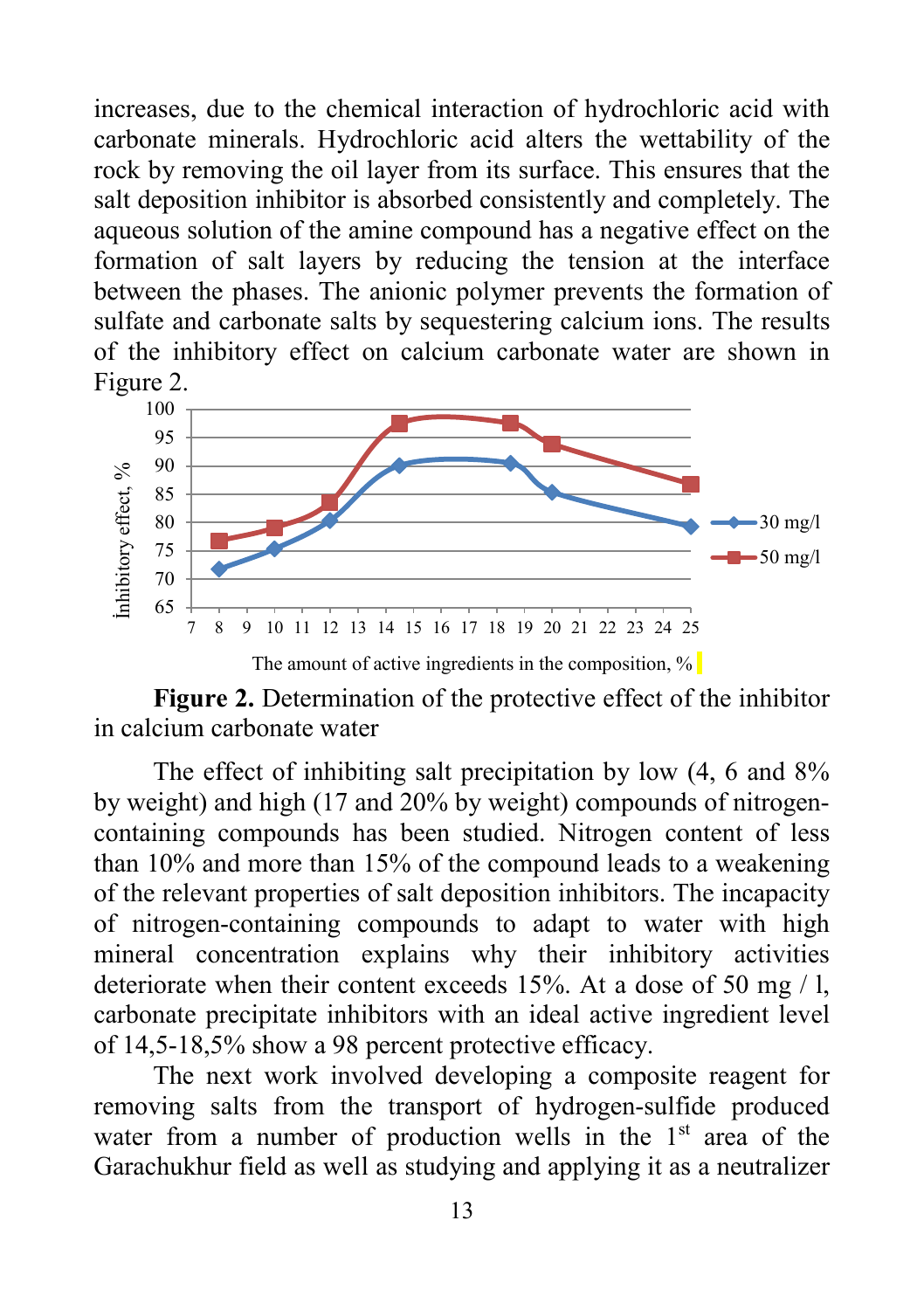and salinity inhibitor. Depending on the existing technological conditions in the mine, a composition has been created that has an inhibitory effect against sulfide sediments formed as a result of mixing and ion-exchange reactions during the extraction of produced water (along with oil) [4, 18]. The composition includes raw materials such as sodium hypochlorite (GOST11086-76), ammophos, CMC-Na-1000. The composition, which demonstrates the inhibitory properties of hydrogen-sulfide-containing oil-bearing aquifers and anti-salinization, is conventionally called NDI-1.

The NDI-1 reagent is a bactericidal composition, soluble in water. Hydrogen-sulfide neutralizer and salt scale inhibitor effects of NDI-1 reagent have been studied in both formation water and model formation waters in accordance with RD 39-0147276018094. The amount of  $H_2S$  in a sample of  $H_2S$  produced water is determined iodometrically. At the consumption rate of 300  $g/t$ , the composition exhibits a maximum neutralizing effect and a 98.5% inhibitory effect against salinity at the same cost. The given in Table 1.

**Table 1** 

## **Neutralizing and anti-salinity effects of NDI-1 reagent in oil reservoir waters taken from production wells in the 1st area of Garachukhur field**

| WellNo,     |      | Well watering, Effects at various consumption $(g/t)$ of compositions, in % |                     |                   |                  |       |       |       |
|-------------|------|-----------------------------------------------------------------------------|---------------------|-------------------|------------------|-------|-------|-------|
| horizon     | $\%$ | 10                                                                          | 25                  | 50                | 100              | 200   | 250   | 300   |
| 250         | 99,6 | $10,8*$                                                                     | 23,1                | 31,5              | 53,5             | 75,0  | 86,5  | 100,0 |
| IV          |      | 35,0                                                                        | $\frac{52,5}{39,3}$ | 63,0              | 72,5             | 81,5  | 93,5  | 98,5  |
| 857         | 97,7 | 19,4                                                                        |                     | 53,5              | 80,2             | 90,0  | 100,0 | 100,0 |
| IX          |      | $\frac{1}{42,0}$                                                            | 63,0                | $\frac{1}{75,6}$  | 83,5             | 92,5  | 98,0  | 98,0  |
| 402         | 99,6 | 42,5                                                                        | 68,0                | 87,5              | 100              | 100   | 100   | 100   |
| VII         |      | 28,3                                                                        | 35,1                | 43,5              | $\frac{1}{56,5}$ | 68,0  | 75,8  | 90,0  |
| 275         | 99,2 | 13,0                                                                        | 21,5                | 32,1              | 58,5             | 76,0  | 100   | 100   |
| <b>VIII</b> |      | 35,1                                                                        | 43,5                | 56,5              | 70,0             | 81,5  | 90,0  | 98,0  |
| 279         | 98,4 | 18,5                                                                        | 27,5                | 41,0              | 60,0             | 78,0  | 100,0 | 100,0 |
| QÜG         |      | 38,5                                                                        | 47,0                | 58,0              | 73,5             | 85,0  | 93,0  | 98,0  |
| 302         | 95,9 | 45,0                                                                        | 73,0                | 100,0             | 100              | 100   | 100   | 100   |
| IV          |      | 41,5                                                                        | 55,0                | 67,5              | 75,0             | 85,0  | 90    | 96,0  |
| 318         | 99,4 | 40,0                                                                        | 65,0                | 100,0             | 100,0            | 100,0 | 100,0 | 100,0 |
| V           |      | 42,5                                                                        | 57,0                | 70,0              | 76,5             | 83,0  | 95,0  | 99,0  |
| 879         | 98,8 | 75                                                                          | 100                 | 100               | 100              | 100   | 100   | 100   |
| V           |      | $\frac{1}{45,3}$                                                            | 58,5                | $\overline{71,5}$ | 78,0             | 85    | 96,0  | 98,0  |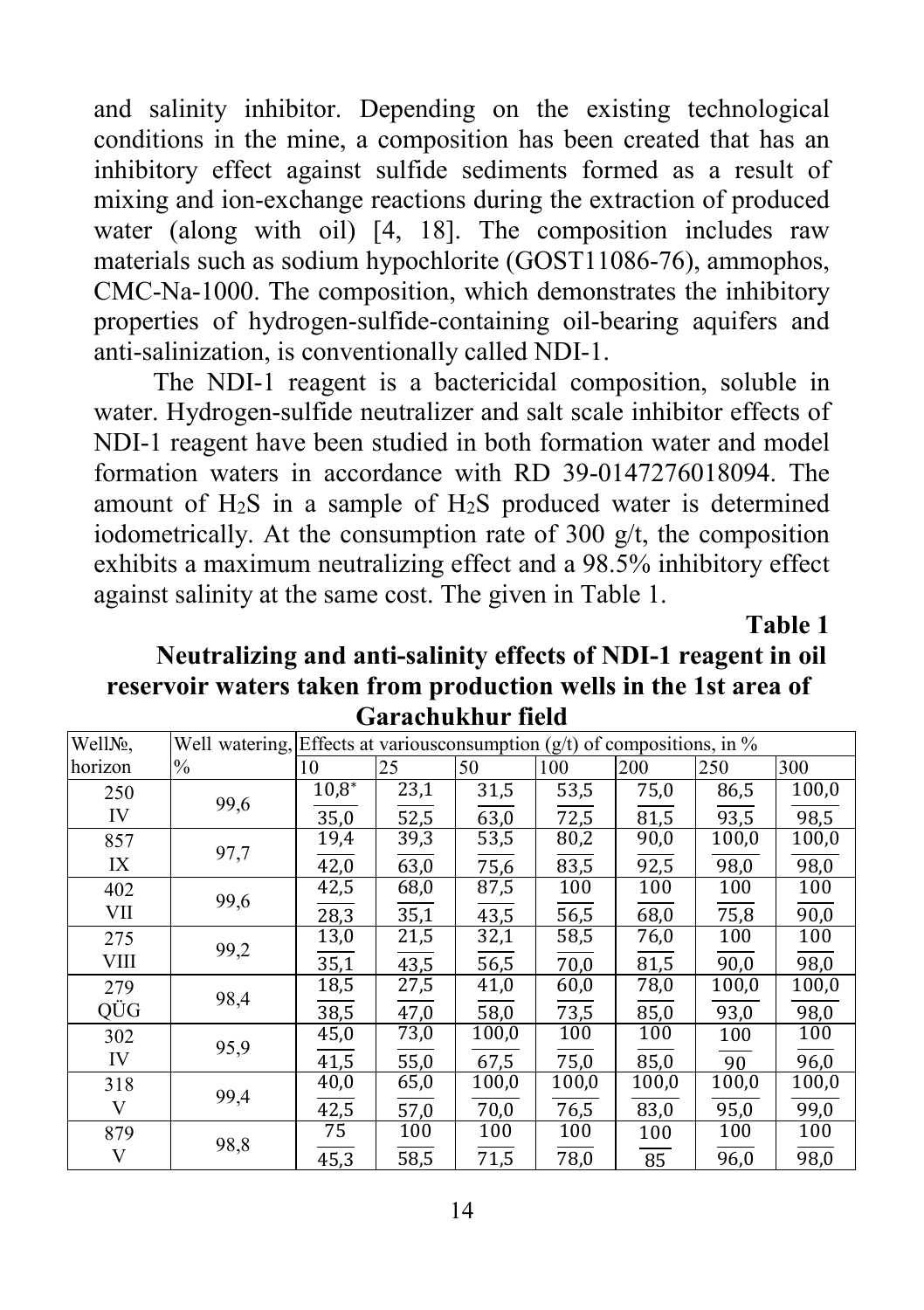*\* in the form a neutralizing effect, in the denominator an inhibitory effect against salinity* 

The reagent's effects on oil reservoir water retrieved from individual wells vary as well. As can be seen from Table 1, the consumption of NDI-1 reagent as a neutralizer in a chloride-calciumtype formation water (well 250) with a relatively high content of hydrogen sulfide (306 mg/l) is 300 g/t as a neutralizer, and the inhibitory effect against salinity at the same cost - 98.5%.The complete neutralization of the reagent sodium-hydrocarbonate type aquifers and the inhibitory effect against salinity were determined at relatively low costs -  $100-200$  g/t. Reagent consumption was investigated at concentrations ranging from 10-300 mg/l, depending on the type of produced water.

Thus, studies once again confirm that NDI-1 reagent is multifunctional, it is recommended to use it as a neutralizer in hydrogen-sulfide formation waters for oil extraction, preparation and transportation systems.

The third paragraph of the second chapter deals with the development and study of compositions to ensure the dehydration and desalination of high-viscosity oils, as well as to improve their rheological properties. A number of research have been undertakenas a result of the analysis of difficult-to-break down water-oil emulsions to investigate the factors that ensure the high quality of commercial oil, depending on the necessary justifications [1]. Composition demulsifiers were developed based on non-ionogenic surfactant laprol-3603-2-12 and laprol 4202-2B SFM, isopropyl alcohol and methyl alcohol and non-demulsifying additives [3]. Laprol 4202-2B-30 (TU 2226-039-0576680), laprol-3603-2-12 were used in the preparation of the composition for deep dehydration and desalination of water-oil emulsions as a block joint polymer based on ethyleneand propylene oxides ethylene glycol. Methanol (GOST 2222-95) and isopropyl alcohol (GOST 9805-84) were used as solvents.

The developed compositions of demulsifiers are marked ND-1A - ND-26A. ND-1A and ND-2A from a 50% solution of a mixture of laprol 4202 and laprol 3603-2-12 in methanol and isopropyl alcohol, respectively, ND-3A and ND-4A laprol 3603-2-12 50%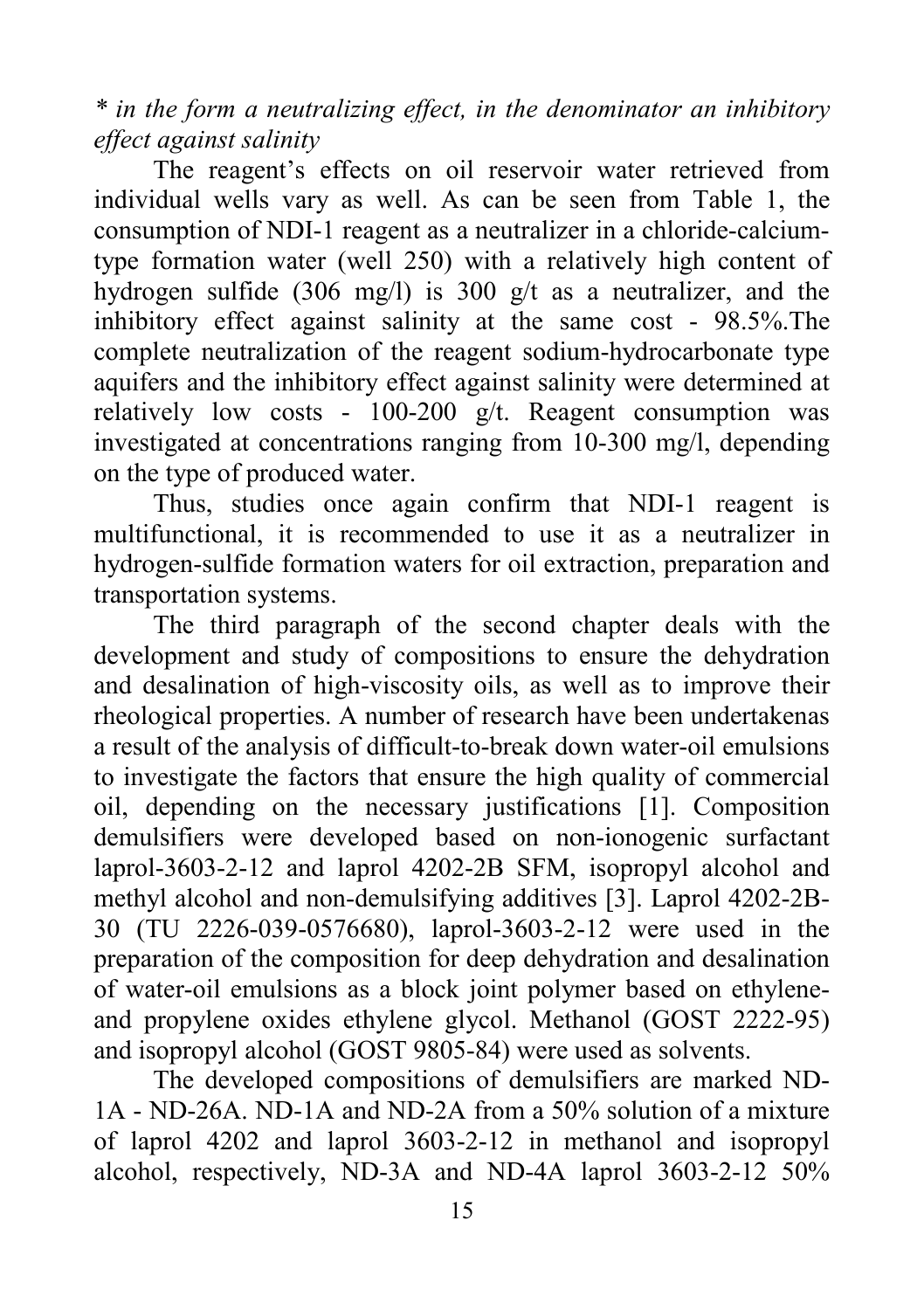solution in methanol and isopropyl alcohol, respectively, ND-5A and ND-7A laprol-4202-2B in 50% solution in methanol and isopropyl alcohol, respectively, ND- 6A and ND-8A are made up of 45% laprol 4202-2B, 5% basic substance and 50% methanol and isopropyl alcohol, respectively, and ND-9A is 45% laprol 3603-2-12, 5% basic substance and 50% isopropyl alcohol.

For the preparation of oleic acid complexes oleic acid (TU 10- 04-02-62-98), morpholine (TU 6-09-649-85), piperidine (TU 6-09- 3673-74), pyridine (GOST 13647-78), triethanolamine (TEA) TU 2423-061-05807977-2002 were used [8, 10, 14].

The process of synthesis is described in general because complex salts of oleic acid with different amines are synthesized in the same way in different proportions, and it is considered expedient to give their conventional names. Oleic acid is introduced to an amino material in a closed flask with a mechanical stirrer, and is stirred on a regular basis. The reaction mixture is stirred continuously at  $60^{\circ}$ C for 2-2.5 hours. When the reaction is completed and the acquired substance is cooled to room temperature, it solidifies into a solid mass. The synthesized quaternary amine based on triethanolamine is conditionally called TEAOL, morpholine based quaternary amine OTMK, piperidine based quaternary amine OTPPK and pyridine based quaternary amine OTPK.The synthesized amine compounds are amphiphilic. This amphiphilic structure, which is characteristic of surfactants, is due to the presence of a polar amine group and a non-polar hydrocarbon radical in the quaternary amine salts. The dissociation of amine salts results in the formation of an anion consisting of a cation and an organic acid residue containing an amine group. Quaternary amines incorporate surface activity properties such as adsorption to the phase boundary, surface layer formation, micelle formation, and etc. It should be noted that the compositions based on the obtained complex salts contain quaternary amines in the form of a 75% solution in methanol and isopropyl alcohol. Therefore, in all cases, the obtained solids are dissolved in methanol and isopropyl alcohol and taken as a 75% solution in the calculations, respectively, ips-TEAOL, met-TEAOL, ips-OTMK, met-OTMK, ips-OTPK, met-OTPK, ips-OTPPK, called met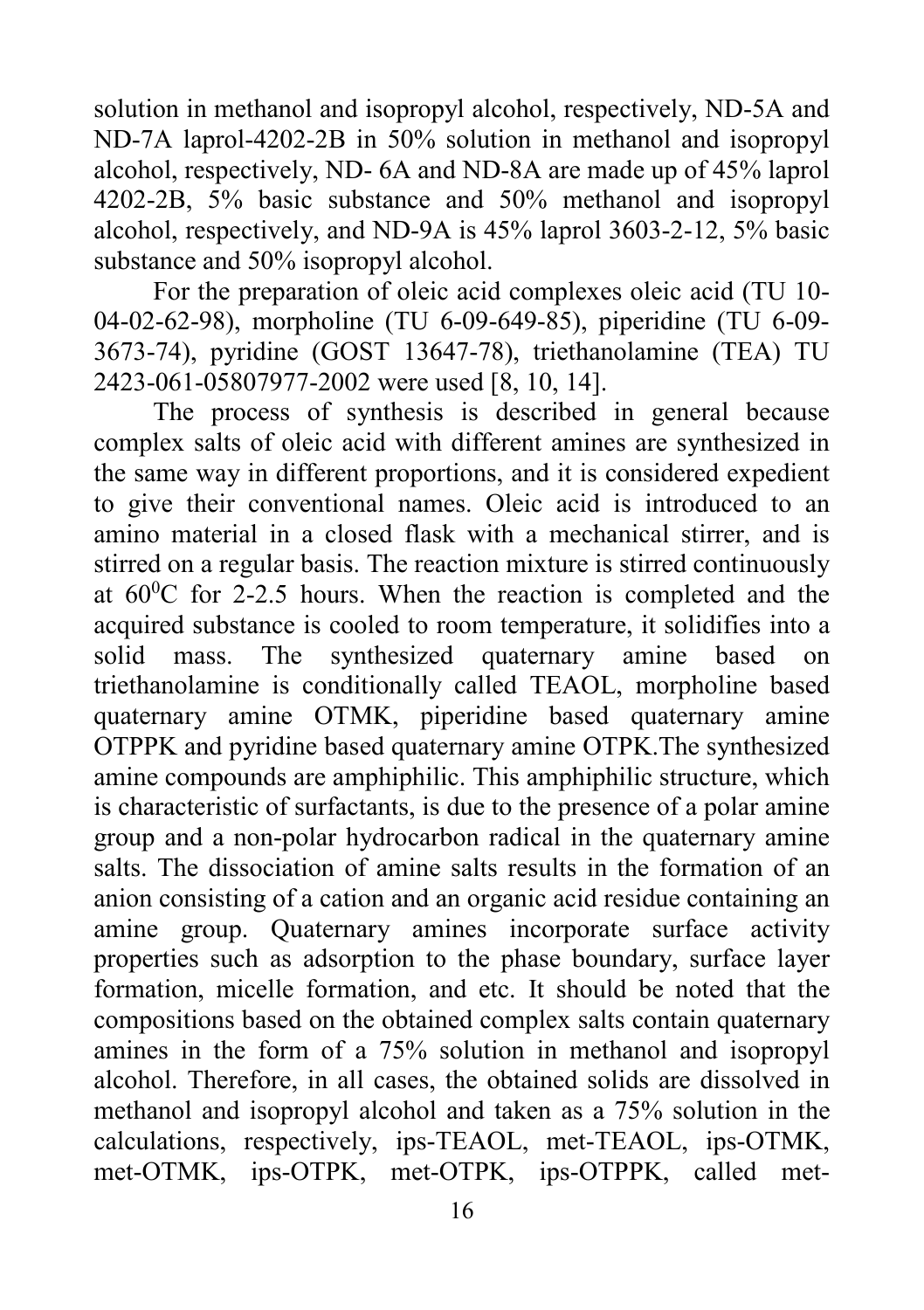OTPPK. Alcoholic solutions of the synthesized quaternary amines and conventionally called ND-10, new compositions based on a 47% solution of laprol 4202-2B-30 in isopropyl alcohol were developed.

The composition of demulsifiers based on complex salts is given in Table 2.

**Table 2**

| Composition | The amount of quaternary amines |   | The amount of ND-10A in |  |  |
|-------------|---------------------------------|---|-------------------------|--|--|
|             | in alcohol,%                    |   | the composition, %      |  |  |
| $ND-11A$    | ips-TEAOL                       | 5 | 95                      |  |  |
| $ND-12A$    | Met-TEAOL                       | 5 | 95                      |  |  |
| $ND-13A$    | ips-TEAOL                       | 3 | 97                      |  |  |
| $ND-14A$    | Met-TEAOL                       | 3 | 97                      |  |  |
| $ND-15A$    | ips-OTMK                        | 3 | 97                      |  |  |
| $ND-16A$    | Met-OTMK                        | 3 | 97                      |  |  |
| $ND-17A$    | ips-OTMK                        | 5 | 95                      |  |  |
| $ND-18A$    | Met-OTMK                        | 5 | 95                      |  |  |
| $ND-19A$    | ips-OTPK                        | 3 | 97                      |  |  |
| $ND-20A$    | Met-OTPK                        | 3 | 97                      |  |  |
| $ND-21A$    | ips-OTPK                        | 5 | 95                      |  |  |
| $ND-22A$    | Met-OTPK                        | 5 | 95                      |  |  |
| $ND-23A$    | ips OTPPK                       | 3 | 97                      |  |  |
| $ND-24A$    | Met-OTPPK                       | 3 | 97                      |  |  |
| $ND-25A$    | ips-OTPPK                       | 5 | 95                      |  |  |
| $ND-26A$    | Met-OTPPK                       | 5 | 95                      |  |  |

#### **Composition of demulsifiers based on complex salts**

Developed ND series of demulsifiers, which may break down water-oil emulsions in the initial primary treatment of oil, are effective reagents that are soluble in both oil and water.

The compositions quickly break down oil emulsions, create a clear boundary between the separation of water and oil phases, ensure a minimal quantity of residual water in the oil phase, prevent the formation of an intermediate layer. Physico-chemical properties of the developed demulsifying compositions were studied. The demulsifying properties of the prepared compositions were studied in samples of high-viscosity oil emulsions. Known procedures for dehydration of water-oil emulsions were used to test the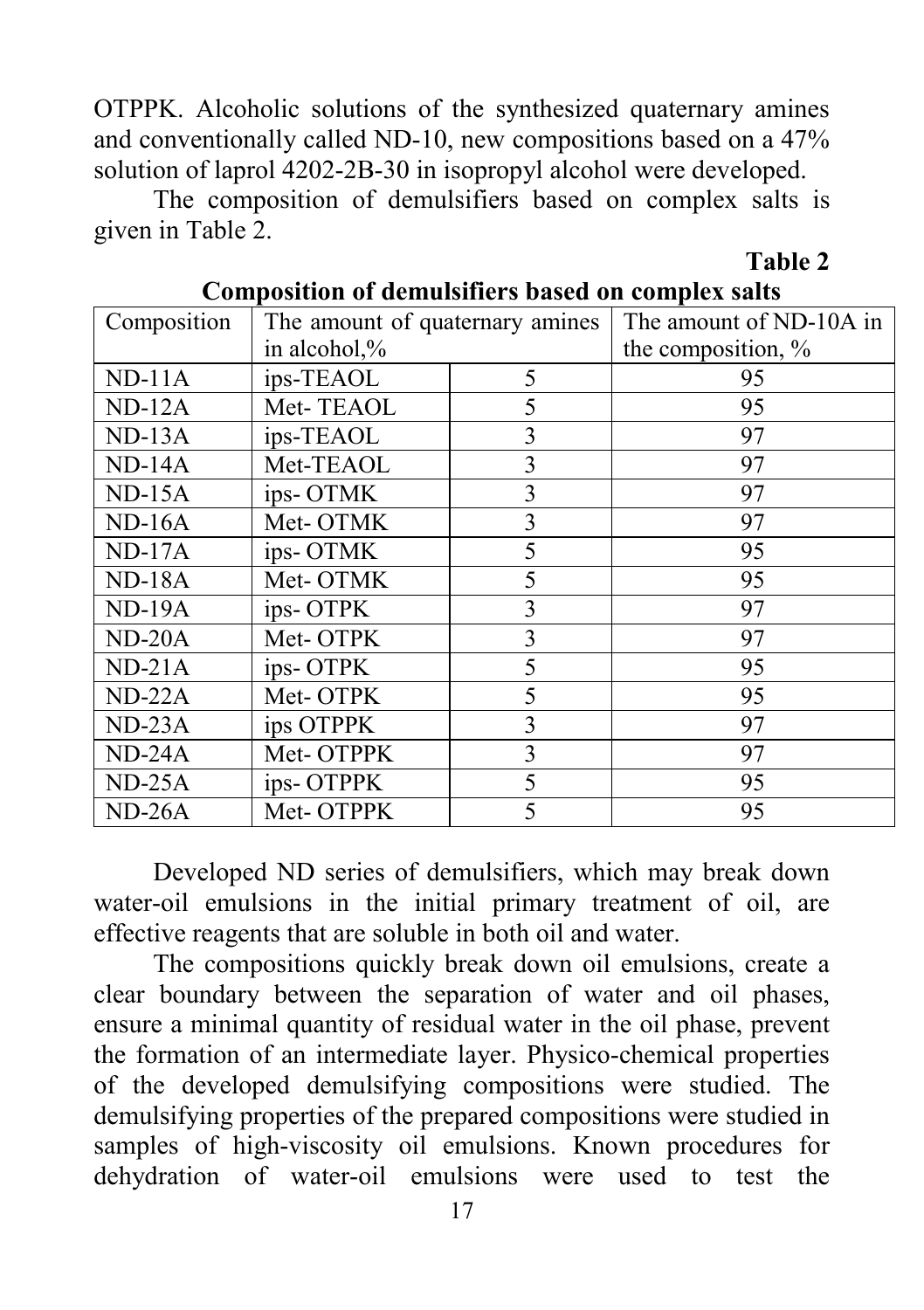demulsifying activity of the produced compositions. The demulsifiers available for testing are added to the water-oil emulsion in specific amounts and stored in the thermostat for a period under specific conditions. The amount of residual water in the oil after demulsification was determined by the Dina-Stark method [GOST-2477-2014]. Laboratory tests of the developed compositions were carried out with continuous water-oil emulsions taken from the Absheronneft, Neft Dashlari, N. Narimanov and H.Z.Taghiyev OGPD fields. The results of laboratory tests of OGPD oil named after H.Z. Taghiyev are shown in Figure 3.



## **Figure 3. Results of the effect of demulsifiers on the dehydration of oil produced in the Buzovna-Mashtagha field of the OGPD named after HZ Taghiyev**

Studies have been conducted on the initial treatment of wateroil emulsions and the selection of appropriate effective demulsifiers for the dehydration of hard-to-breakwater-oil emulsions (HBWOE) formed during [12]. The selection of effective demulsifiers for the initial treatment of the oil was made by bottle-testing in comparison with Dissolvan -4411. ND-type ND-10A, ND-12A, ND-18A) samples were selected as demulsifiers. A hard-to break water-oil emulsion was sampled from a vertical stationary reservoir (VSR) at a depth of 3 m (bottom) and treated with demulsifiers. The amount of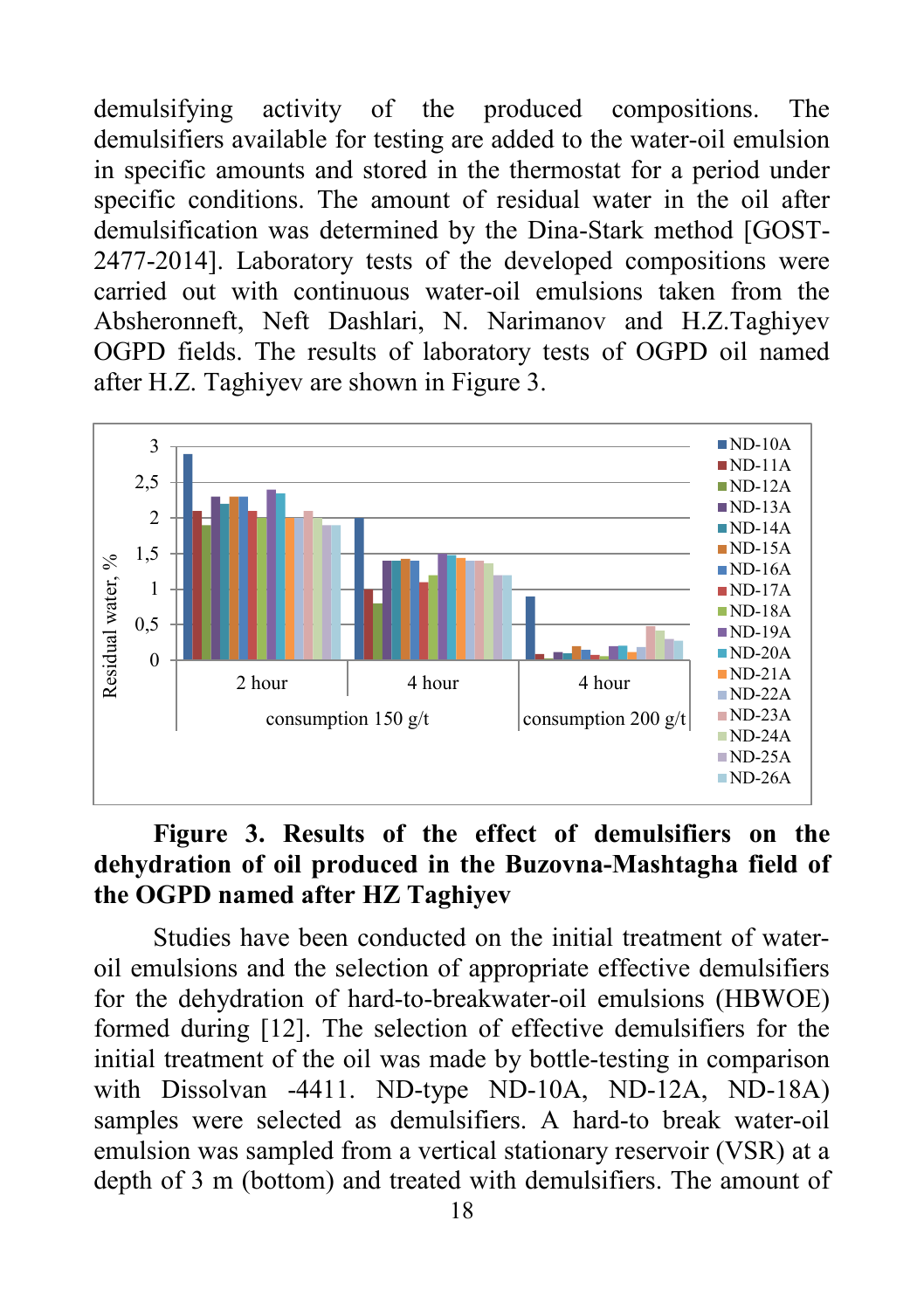primary water in HBWOE was 25.95%, and mechanical mixtures were 11.2%. A bottle-test method was used to select a high-effect demulsifier.

Tests for demulsification of HBWOE were carried out with ND-12A, ND-10A, ND-18A reagents. Demulsifiers were emulsified at a consumption of 200 g  $/$  t. The demulsification time was 6 hours and the temperature was 71°C. After demulsification, the amount of water in the oil decreased to 0.41%, 1.58% and 0.97%, respectively. Thus, the ND-12A demulsifier is more effective than other modifications due to its ability to affect the emulsion. For this reason, ND-12A reagent was used as a demulsifier during subsequent bottle tests. Reagent ND-12A was used in 4 concentrations to determine the optimal specific consumption of the demulsifier: 150 g / t; 200 q / t; 250 q / t; 300 q / t. The results of bottle tests were 0.69%, 0.41%, 0.00% and 0.00%, respectively. According to these results, the consumption of demulsifier at 250 g  $/$  t is the optimal specific consumption rate for ND-12A. For this reason, the dosing of ND-12A demulsifier was carried out at a rate of  $250 g / t$  during the next bottle-tests. The kinetics of the fragmentation of HBWOE taken from VSR was studied. The results of the study showed that the decomposition of HBWOE is practically completed within 7 hours of precipitation at a temperature of 71°C. Similar bottle-tests were performed at 61°C and 65°C and with a settling time of 5 hours. In these cases, the amount of residual water was 0.0% and 0.43%, respectively. When the settling period is 7 hours, the amount of residual water is reduced to a minimum in both cases. The oil phase is practically pure up to the exact border of the phase separation, according to layer analysis (interval analysis) of the dewatering depth of the HBWOE sample. It should be noted that bright green thin crystalline streaks were observed on the inner surface of the chemical glass in the lower part of the liquid (i.e., in the zone of water mixed with mechanical impurities). These thin bands belong to the iron compounds and are located in the form of particles in the adsorption coatings around the water globules in the HBWOE before the demulsification process. Due to the high surface activity of the ND-12A demulsifier, the iron particles were squeezed out of the coatings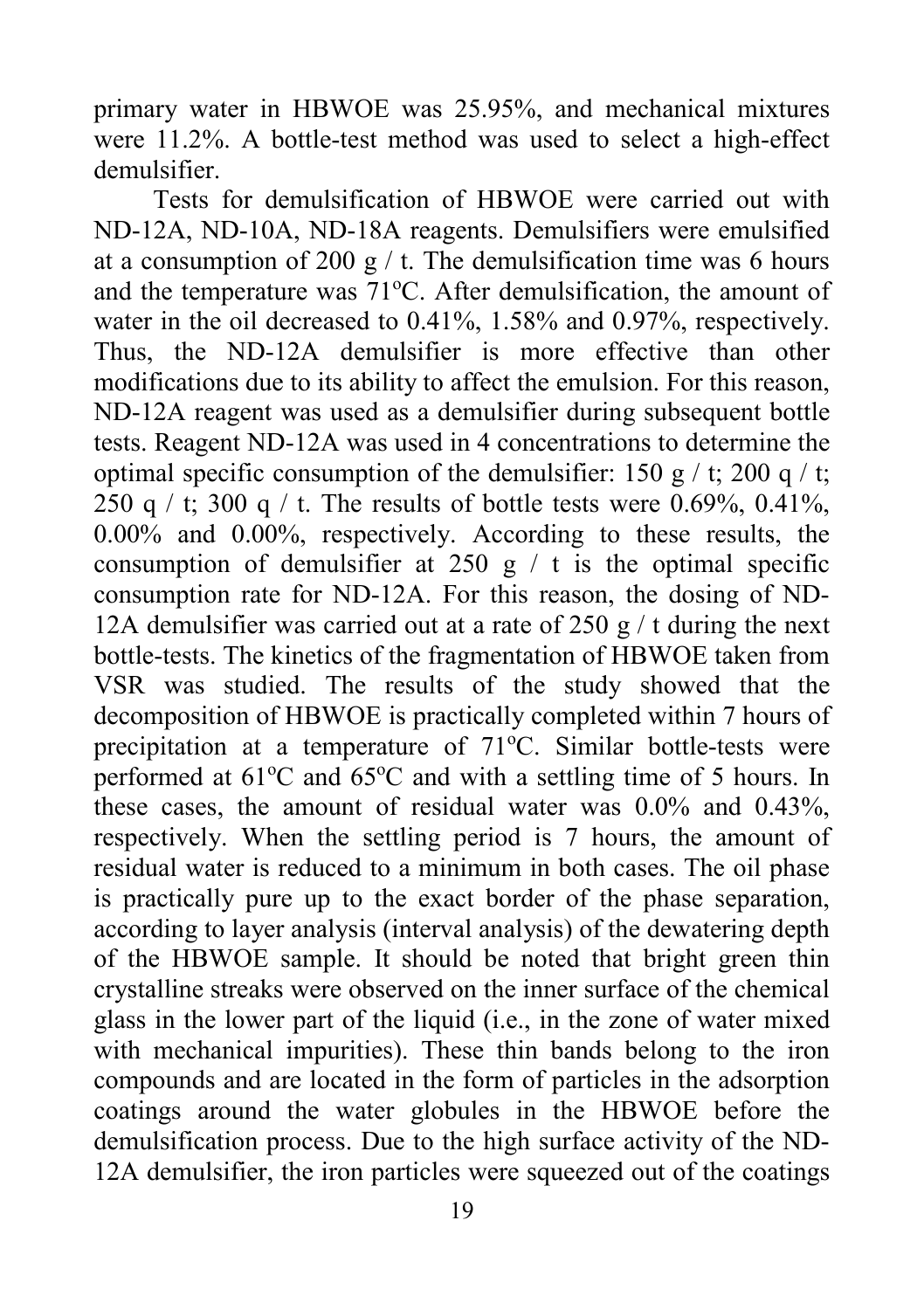as a result of adsorption competition and re-adsorbed on the surface of the chemical glass in layers. The presence of particles within the adsorption coating enables the water-oil emulsion's high stability. Therefore, the displacement of the particles from the adsorption coating around the water globules facilitates the thermochemical decomposition of the highly stable emulsion. This is conclusive proof that the ND-12A demulsifier is superior to the Dissolvan-4411.

ND-12A was selected as a high-effect demulsifier. Unlike the Dissolvan-4411, the ND-12A demulsifier allows for the almost complete demulsification of HBWOE with an accurate phase separation boundary, with minimal residual water in the oil and the normal amount mechanical impurities.

For the initial treatment of oil and water for general water-oil emulsions of S.Nurjanov, Zapadnaya Prorva, J.Dosmukhambetovskoye and Aktobe (Republic of Kazakhstan) fields, research work was carried out on the selection of the appropriate effective emulsifier [5]. The research was carried out in comparison with the base demulsifier F-929 (made in Japan) used in oil refining technology. In addition, the compatibility (or compatibility) of the developed ND type demulsifier with the base demulsifier has been studied.

A method and composition for the separation of stable oil emulsions of oil-sludge type have been developed [6, 11]. According to the method, water and a non-ionic demulsifier are introduced to a continuous oil emulsion as a mixture with other reagents, heated and mixed. As a non-ionic demulsifier, it contains a block polymer of ethylene- and propylene oxide based on glycerin with a molecular weight of 3000-5000, and as a second secondary reagent it is mixed with liquid glass (Na2SiO3) alkali (NaOH) in a ratio of 9: 1 (by mass). Laprols 3003, 3603-2-12, 5003-2B-10 are obtained from the polymerization of propylene oxide with glycerin and then with the ethylene oxide. Their molecular weight is 3000-300, 3600-300, 5000-300, respectively. Preparation of demulsifiers laprol 3003 or laprol 3603-2-12 or laprol 5003-2B-12 in a ratio of 40:60 (in% by weight) with light gas oil (conventional names I, II and III), as well as Flexoil CW-288 reagent with laprol 3003 or laprol 3603-2-12 or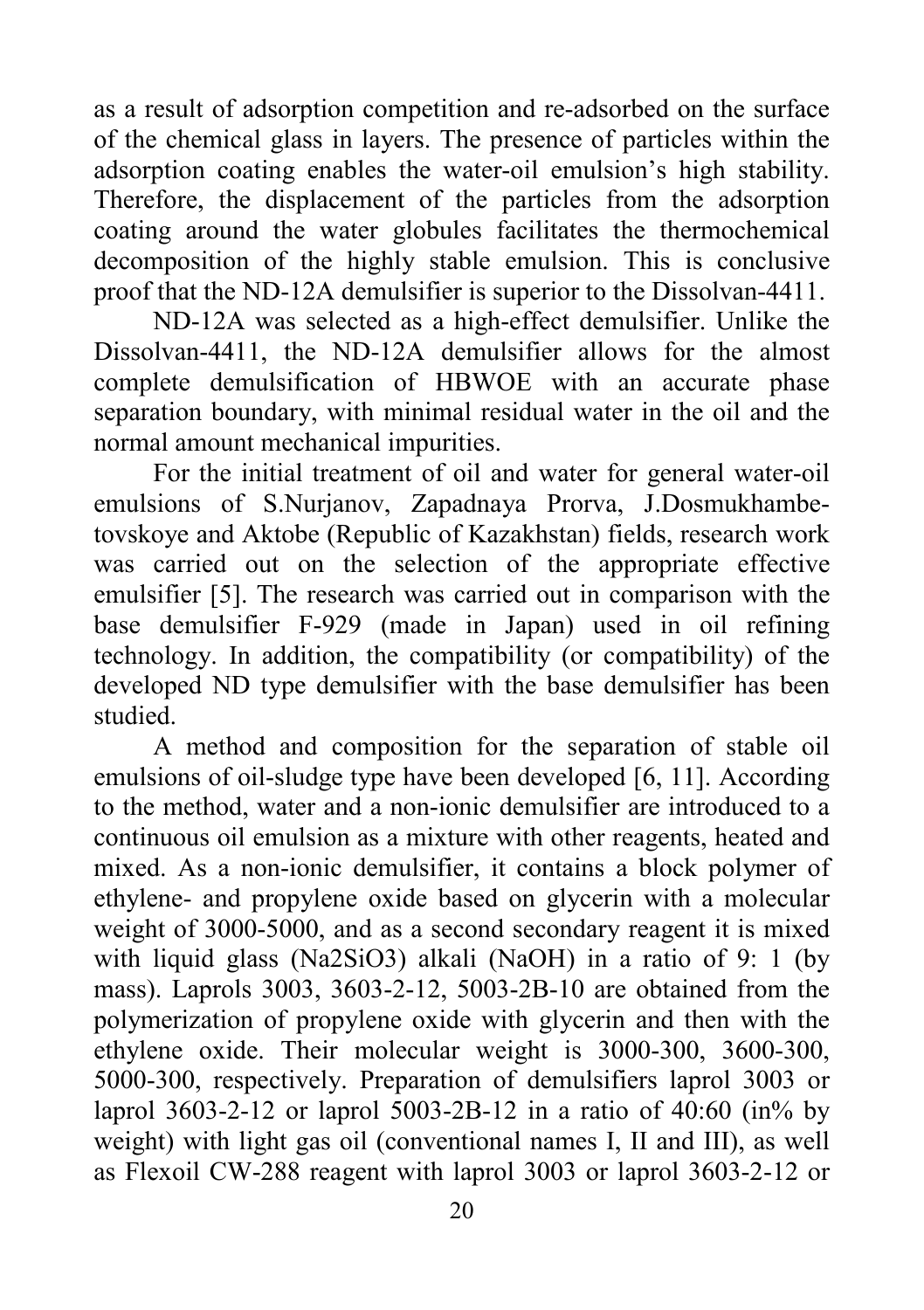laprol 5003-2B-12 in a ratio of 20:20:60 (in% by weight) with a mixture of light gas oil (equivalent names IV, V and VI) room is carried out by stirring until complete dissolution is obtained at room temperature. Flexoil CW-288 reagent has depressant properties but does not have the ability to demulsify. When this reagent is mixed with laprol equivalent, however, its has a strong demulsification ability. In this scenario, it appears that laprol and Flexoil CW-288 have a synergetic effect. The second reagent is prepared by mixing the liquid glass with alkali in a ratio of 9: 1 (by weight).

When non-ionic demulsifiers are added into an oil sludge emulsion, they concentrate around the phase separation border. The second reagent (wetting agent) is adsorbed on the surface of mechanical mixtures, hydrophilizes it and displaces the adsorbed oil emulsifiers from the surface of mechanical mixtures contained in the emulsion-dispersed coating of the water droplet.

A demulsifier with high demulsification capacity has been developed for deep dehydration and desalination of oil at low specific consumption in high temperature processes in oil refineries [13, 16]. The demulsifier consists of a non-ionizing surfactant, sodium naphthenate obtained from the alkali treatment of light petroleum products, in addition, the anionic surfactant that keeps one percent aqueous solution of carboxymethylcellulose in the following proportions (mass%) of components: non-ionizing surfactant 1, 0- 4.0%, sodium naphthenate obtained from alkali treatment of light oil products 30-40, carboxymethylcellulose one percent aqueous solution of sodium salt.

The low content of non-ionizing surfactant (1-4% by weight) leads to its weak demulsifying activity. The presence of one percent aqueous carboxymethylcellulose solution in sodium, on the other hand, boosts the demulsification activity and, consequently, the desalination effectiveness. An aqueous carboxymethylcellulose solution functions as a slippery lubricant between the component particles. This substance also possesses stabilizing and binding capabilities.

The third chapter deals with the application of the developed methods in mining conditions. In order to implement the application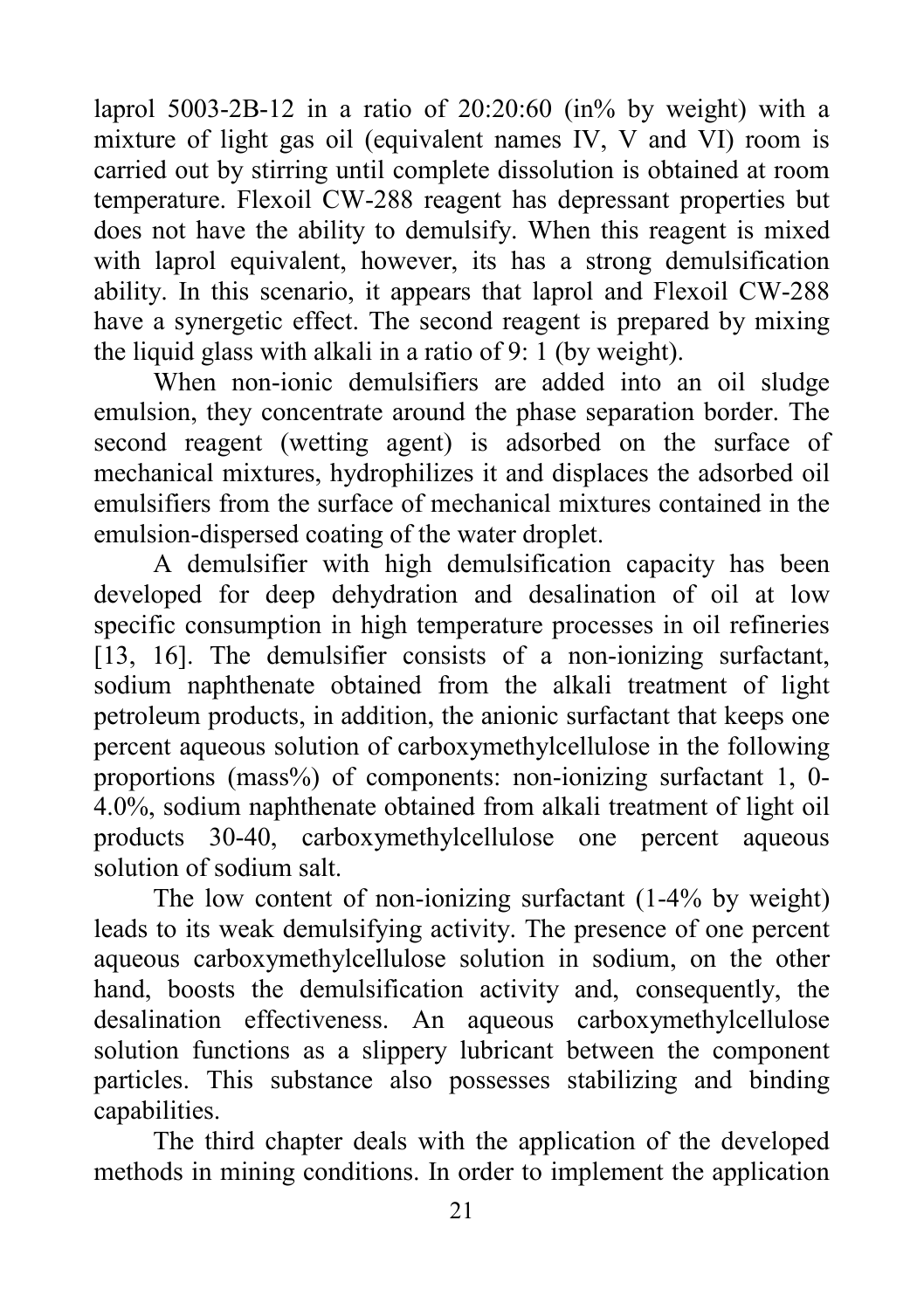in this chapter, wells were classified based on indicators of daily production of wells, inter-repair period, production parameters during the inter-repair period and wells were selected on the basis of hyperbolic distribution [15]. It was considered expedient to evaluate the selection of objects for application according to the abovementioned criteria. A total of 52 paraffin from the SDXZ field of OGPD named after N.Narimanov were inspected for this purpose. Based on the distribution of wells according to the distribution of the above criteria, 6 wells belonging to groups I and II were selected for the application according to the production parameters, and for the period between repairs, 6 wells were selected.

From the selected wells, mining tests of a new ND-NDP-1 reagent developed on the basis of laboratory tests against asphalteneresin-paraffin deposits in the pump compressor pipes of well No. 446 in the SDXZ field of the OGPD named after N.Narimanov were carried out. As a result of the application, the amount of asphalteneresin-paraffin sediments in the pump compressor pipes was reduced and the well maintenance time was doubled. Due to the reduction in the number of repairs, 87.0 tons of additional oil was produced. The well was transferred to group II according to the production indicator between the repair period and the inter-repair period. An act on the application has been received.

Mining test was conducted on the ND-12A demulsifier, which was developed using surfactants and solvents for dehydration and desalination of oil emulsion. The results of the test show that the quality indicators of the oil prepared with ND-12A demulsifier after settling for 8 hours met the requirements of AZS 115-2004. The results were positive, and the prepared oil was characterized as group I oil in accordance with the requirements of AZS 115-2004 and handed over to the Oil Pipelines Department.

The ND-12A demulsifier developed on the subject was successfully tested at the demulsification unit of the Azneft PU Absheronneft OGPD located in the Complex Oil Treatment and Transportation Area and based on the results it was recommended to be applied in other OGPDs.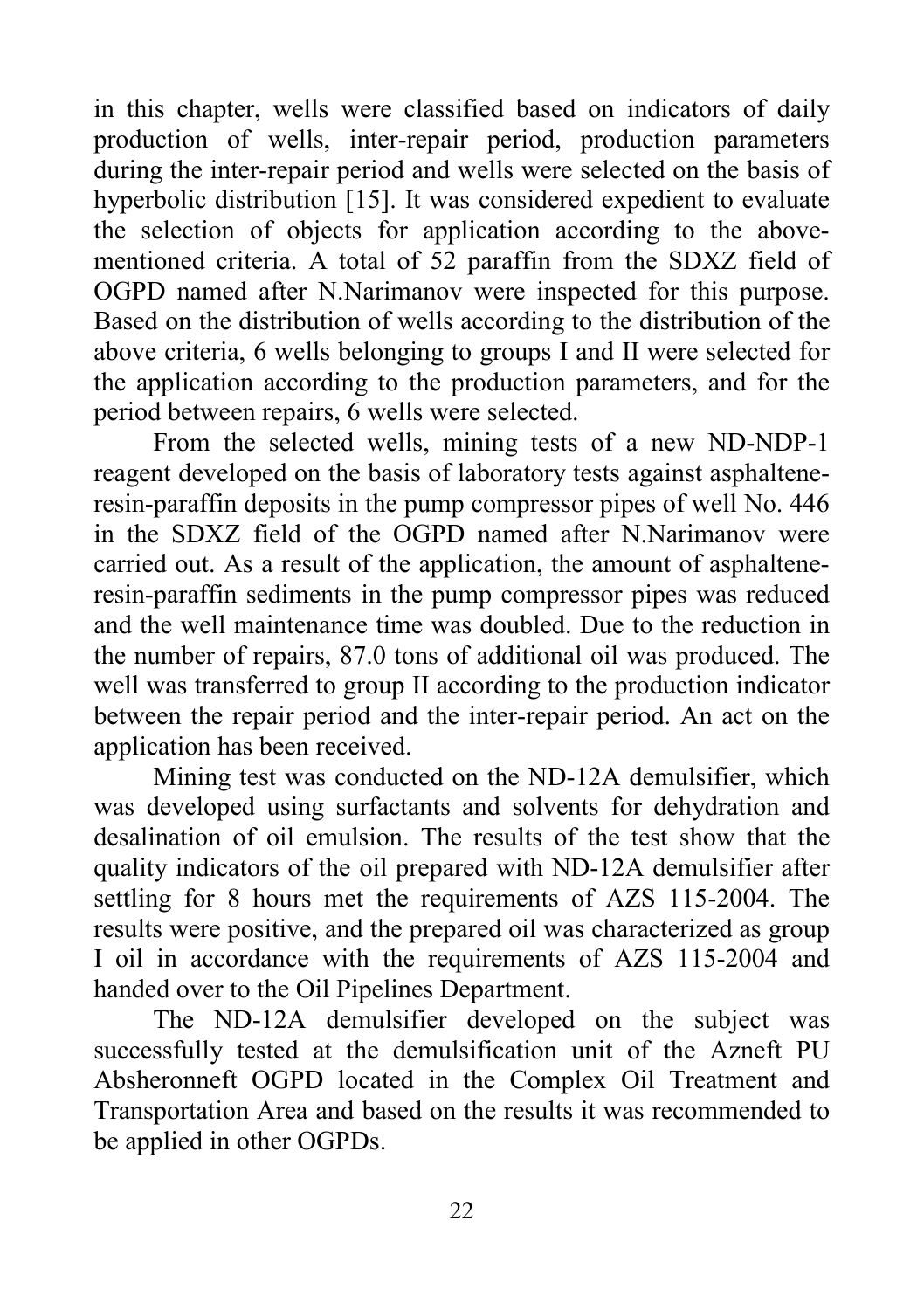1. New inhibitors and depressants have been developed for asphalten-resin-paraffin sediments.

- Inhibitors prevent the formation of AQP sediments by demonstrating an efficiency of 83.3% at a rate of 150 g/t.

- Depressors designed to reduce the freezing point and viscosity of high-paraffin oils during oil extraction, transportation and storage also have an inhibitory effect of 60.9%, indicating depressing effect  $\Delta T = 29 - 38$  °C.

2. Inhibitors of salt deposits of various origins have been developed:

- Inhibitors of carbonate and sulfate deposits with an optimal content of active substances of 14.5-18.5% have a 98% protective effect at a consumption of 50 mg/l.

- The composition used to prevent the formation of mainly sulfide-containing sediments have a maximum neutralizing effect at a rate of 300 g  $/$  t, and against salinization have a inhibitory effect of 98.5% at the same cost.

3. Compositions with demulsifying and deep desalination properties of water-oil emulsions of different deposits have been developed.

- Demulsifiers developed for stable oil emulsions fully meet the requirements of AZS 115-2004 Group I oil by dehydrating oils from various oil fields in a short period of time with 30-250 g/t rows up to 0.03% and with basic demulsifiers in terms of both reagent consumption and demulsification time demonstrate higher quality compared.

- Methods and compositions for the decomposition of durable oil emulsions of oil-sludge type have been developed. The amount of residual water, salts and mechanical impurities remaining in the oil as a result of treatment of cuttings with demulsifiers meets the requirements of GOST 51858-2002.

- The new demulsifier developed for deep dehydration and desalination of oil in refineries has reduced the amount of salts to a minimum by consuming 15 mg less than the base demulsifier -30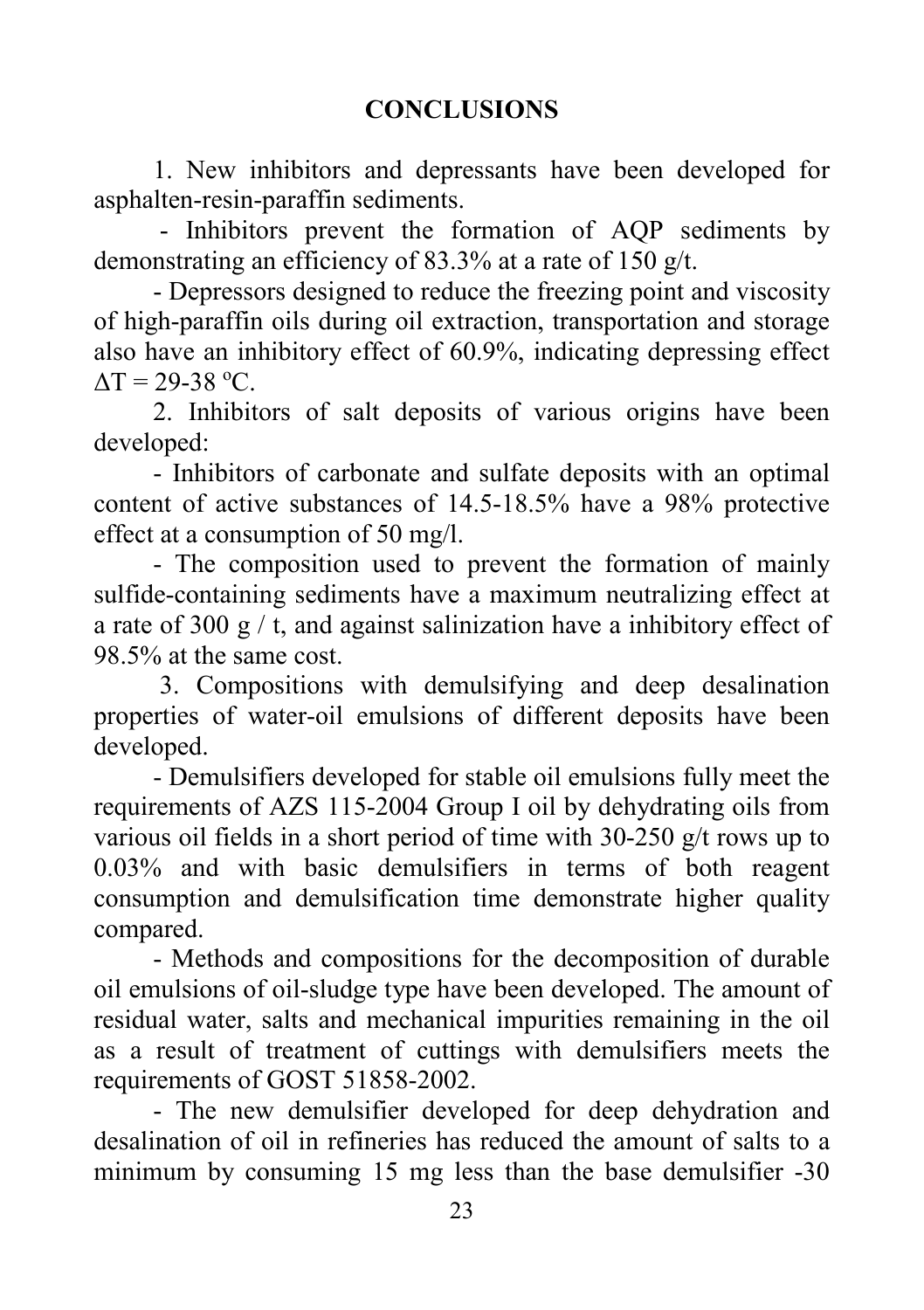$mg/l$ .

4. As a result of application of ND-NDP-1 inhibitor in the well selected on the basis of daily production of wells, inter-repair period, production parameters during the inter-repair period, the amount of asphaltene-resin-paraffin sediments in pump compressor pipes decreased and well inter-repair period increased by two times. Due to the reduction in the number of repairs, 87.0 tons of additional oil was produced.

5. The quality indicators of the oil prepared as a result of application of ND-12A demulsifier under mining conditions, which was developed using surfactants and solvents for dehydration and desalination of oil emulsion, met the requirements of AZS 115-2004 and were delivered as group  $1<sup>st</sup>$  oil given.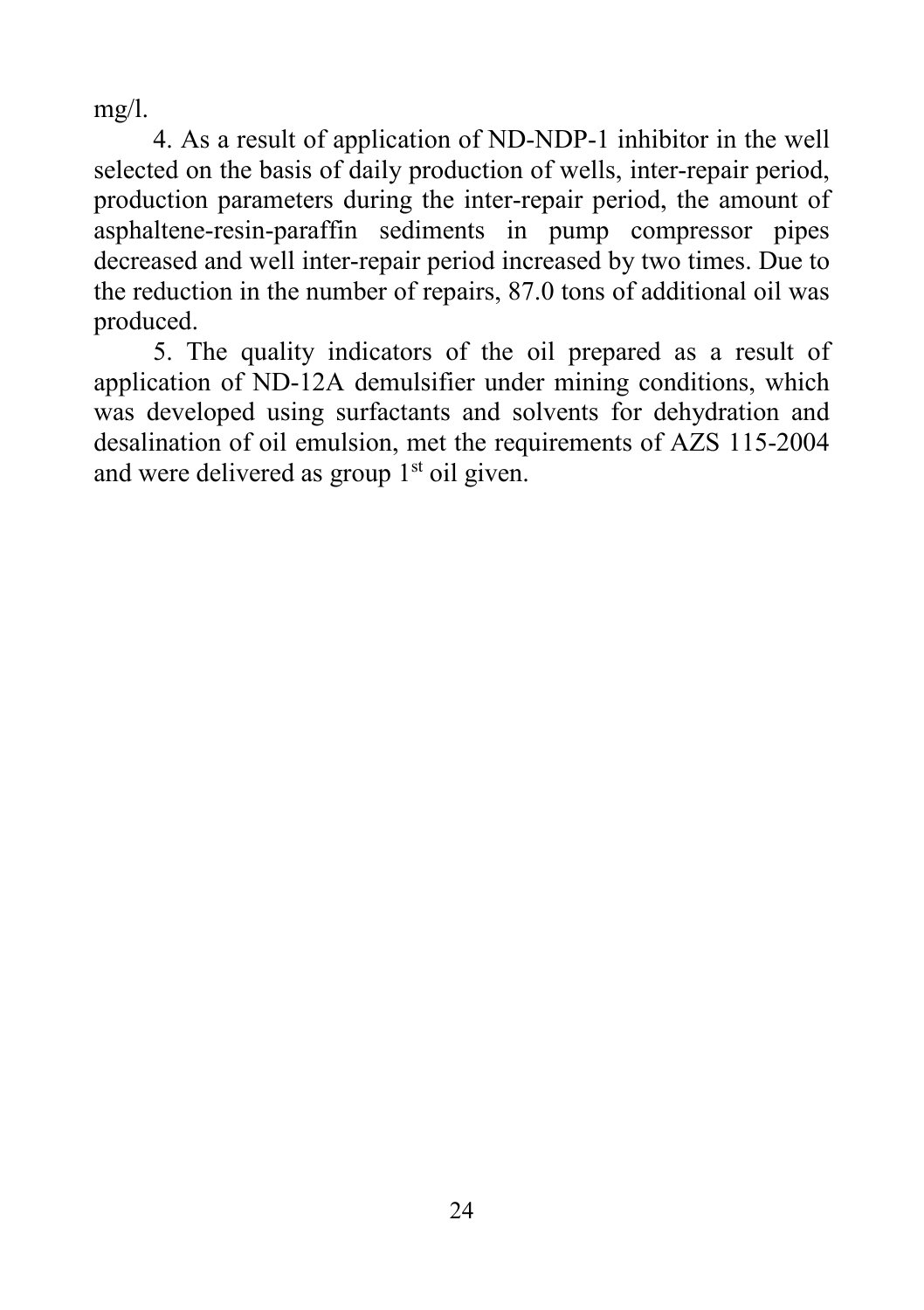**Main content of dissertation reflected in the following works:**

1. Agha-zadeh, A.D., Samedov, A.M., Alsafarova, M.E., Akbarova, A.F. Investigation of factors ensuring high quality of commercial oil as a result of analysis of difficult-to-decompose water-oil emulsion depending on the necessary arguments // "Ministry of Education of the Republic of Azerbaijan, Azerbaijan State University of Oil and Industry, Israfil Guliyev's 100th anniversary Materials of the conference on "Actual problems of development",- Baku-2017, - pp. 162-174

2. Samedov, A.M., Agha-zadeh, A.D., Alsafarova, M.E., Akberova, A.F. Rersearch of depressor and inhibiting properties of new NDP type agents against paraffinic sedimentation // - Baku: Azerbaijan Oil Industry, -2017, № 6, -pp.43-47

3. Matiyev, K.I., Agha-zadeh, A.D., Alsafarova, M.E., Akbarova, A.F. Development of new efficient demulsificators for deterioration of aggregative steady water-oil emulsions and industry test conducting // - Baku: Azerbaijan Oil Industry, -2017, № 11, -pp.- 42-48

4. Samedov, A.M., Aga-zad,e A.D., Hasanov, H.I., Akberova, A.F., Alsafarov,a M.E. The reasons for scale formation in oil fields at the late stage of operation and their ecological aspects// - Baku: Ecoenergetika, - 2018, № 1, - pp.16-23

5. Matiev, K.I., Agha-zadeh, A.D., Alsafarova, M.E., Akberov,a A.F. Selection of an Effective Demulsifier for an Oil-Water Emulsion Breaking andStudy to Determine Compatibility with a Basic Demulsifier // - Baku: SOCAR Proceedings, -2018, № 1, pp.75-82

6. Aga-zade, A.D., Samedov, A.M., Alsafarova, M.E., Akberova, A.F. Break of oil sludge type stable crude-oil emulsions // - Baku; Ekoenergetika, -2019, № 2, - pp. 19-23

7. Ismayilov, FS, Suleymanov, BA, Samedov, AM, Aga-zade, AD, Matiyev K.I., Akbarova A.F. Depressor additive Patent of the Republic of Azerbaijan I 2018 0007, - 2018

8. Akbarova, A.F. Development of Effective Demulsifiers for Deep Dehydration and Desalting of Oil Emulsions and Their Testing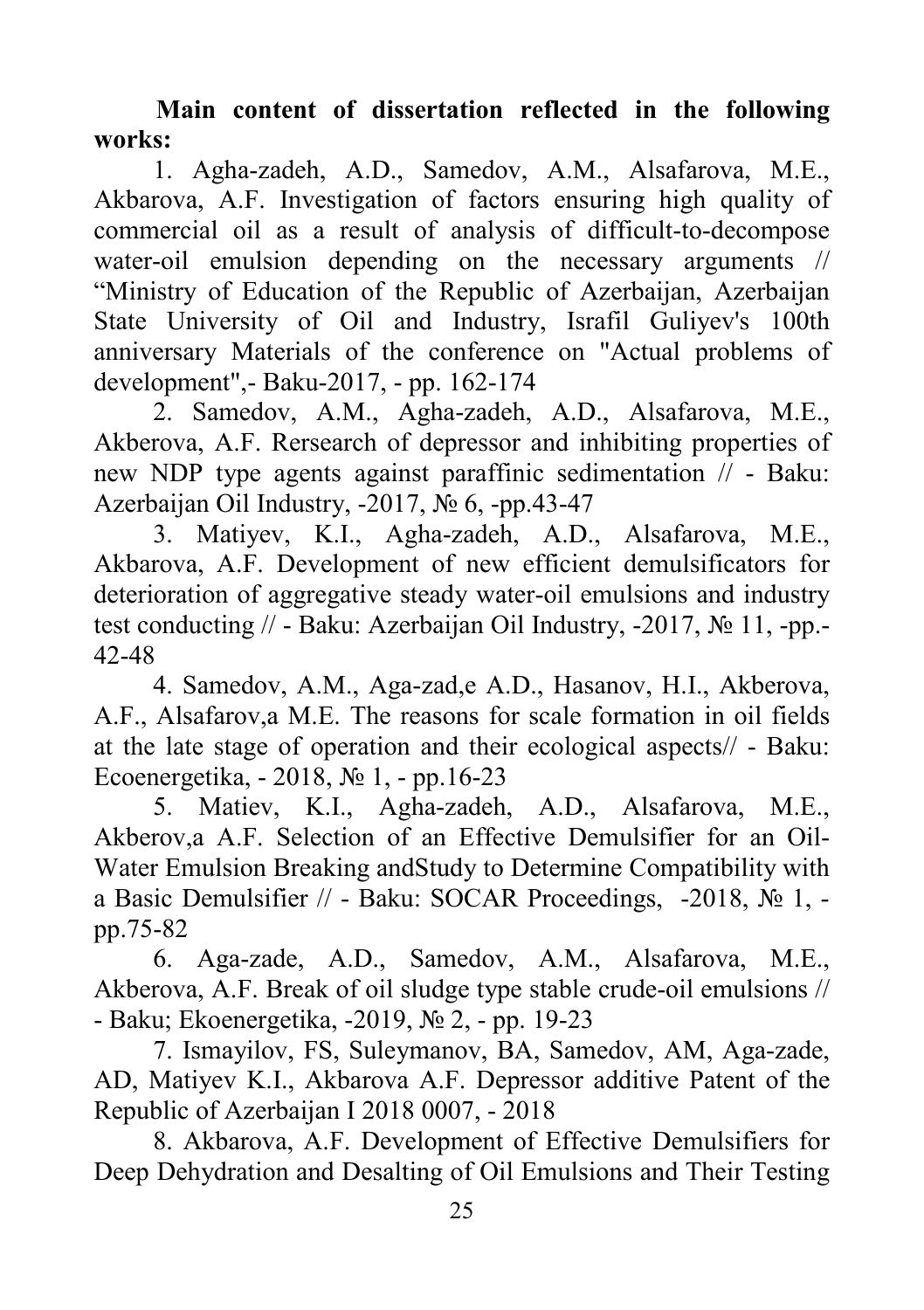// Modern problems of innovative technologies in oil and gas production and applied mathematics "proceedings of the international conference dedicated to the 90th anniversary of Academician Azad Khalil oglu Mirzajanzade / - Baku: December 13-14, - 2018. - pp. 377-379

9. Samedov, A.M., Agazadeh, A.D., Alsafarova, M.E. Akbarova, A.F. Study of properties of nitrogen-containing inhibitors of scaling // -Baku: - 2018,  $\mathcal{N}$  12, - pp.18-20

10. Akberova, A.F., Agha-zadeh, A.D., Alsafarova, M.E. [et al.]: Synthesis and study of complex heterocyclic amine salts // - Baku: Chemical problems, - 2018. № 4, - pp. 559-563

11. Aga-zade, A.D., Samedov, A.M., Alsafarova, M.E., Akberova, A.F. Degradation of emulsion oil sludge // Bulatov readings, Chemical technology and ecology in oil and gas industry, Collection of articles, - Krasnodar: - 2018, Volume 5, - pp.38-41

12. Aga-zade, A.D., Samedov, A.M., Alsafarova, M.E., Akberova, AF Studies on the Selection of Effective Demulsifiers for Initial Treatment of Oil and Dehydration of Hardly Breakable Water-Oil Emulsion // - Baku: SOCAR Proceedings №1, - 2019, - pp. 58-62

13. Suleymanov, B.A., Aga-zade, A.D., Samedov, A.M., Alsafarova, M.E., Akperova, A.F. Reagents for deep desaltin of oil // - Moscow: Oilfield engineering - 2019,  $\mathcal{N}_2$  3, - pp. 52-55

14. Akberova, A.F. Intensification of the stable water-oil emulsions Breaking process using new effective composite demulsifiers // - Ufa: Neftegazovoe delo - 2019, vol. 17, -pp. 2, pp.68-73

15. Akbarova, A.F. Selection of Wells for the Application of ARPD (Asphaltene-Resin-Paraffin Deposits) Inhibitor // - Baku; SOCAR Proceedings №3, 2019, -pp.34-41

16. Ismayilov, F.S., Suleymanov, B.A., Matiyev, K.I., Agazade, AD, Samedov, A.M., Alsafarova, M.E., Akbarova, AF Demulsifier for deep dehydration and desalination of oil Patent of the Republic of Azerbaijan I 2019 0094, - 2019

17. Ismayilov, F.S., Suleymanov, B.A., Samedov, A.M., Agazadeh, A.D., Akbarova, A.F. Depressor additive Patent of the Republic of Azerbaijan I 2020 0009 2020.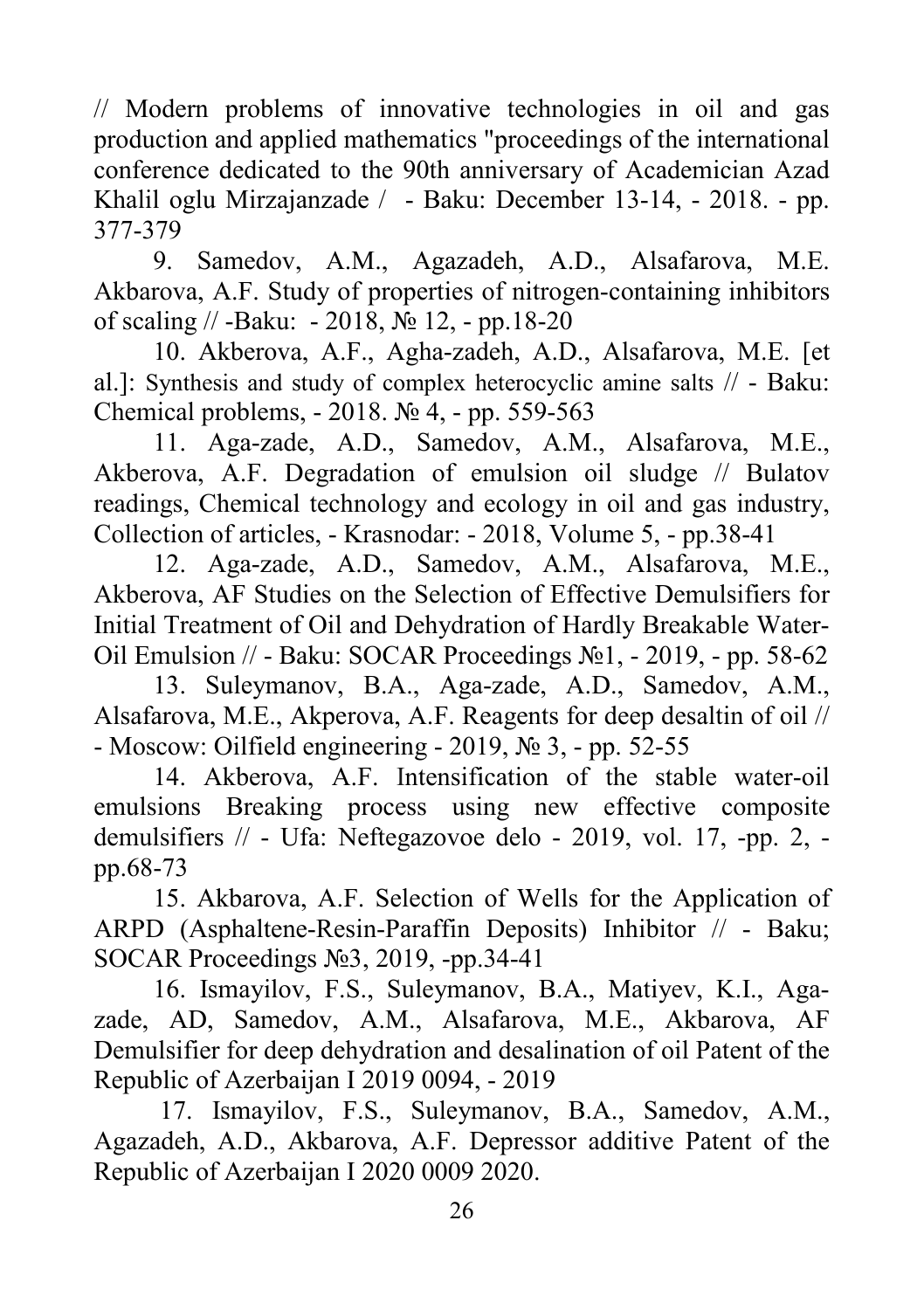18. Akberova, A.F. Removal of scaling by a new reagent in oil fields at a late stage of exploitation // Bulatovskie chtenie, Development of oil and gas fields, - Krasnodar - 2020, -Volume 2, -pp. 43-47

## **In the works carried out with co-authors, the personal work of the author:**

[8, 14, 15, 18] - performed independently.

[1, 2, 3, 4, 6, 9, 10, 11, 12] - statement of the problem, research work and analysis of the results.

[5, 7, 13, 16, 17] - the shares of the authors are the same.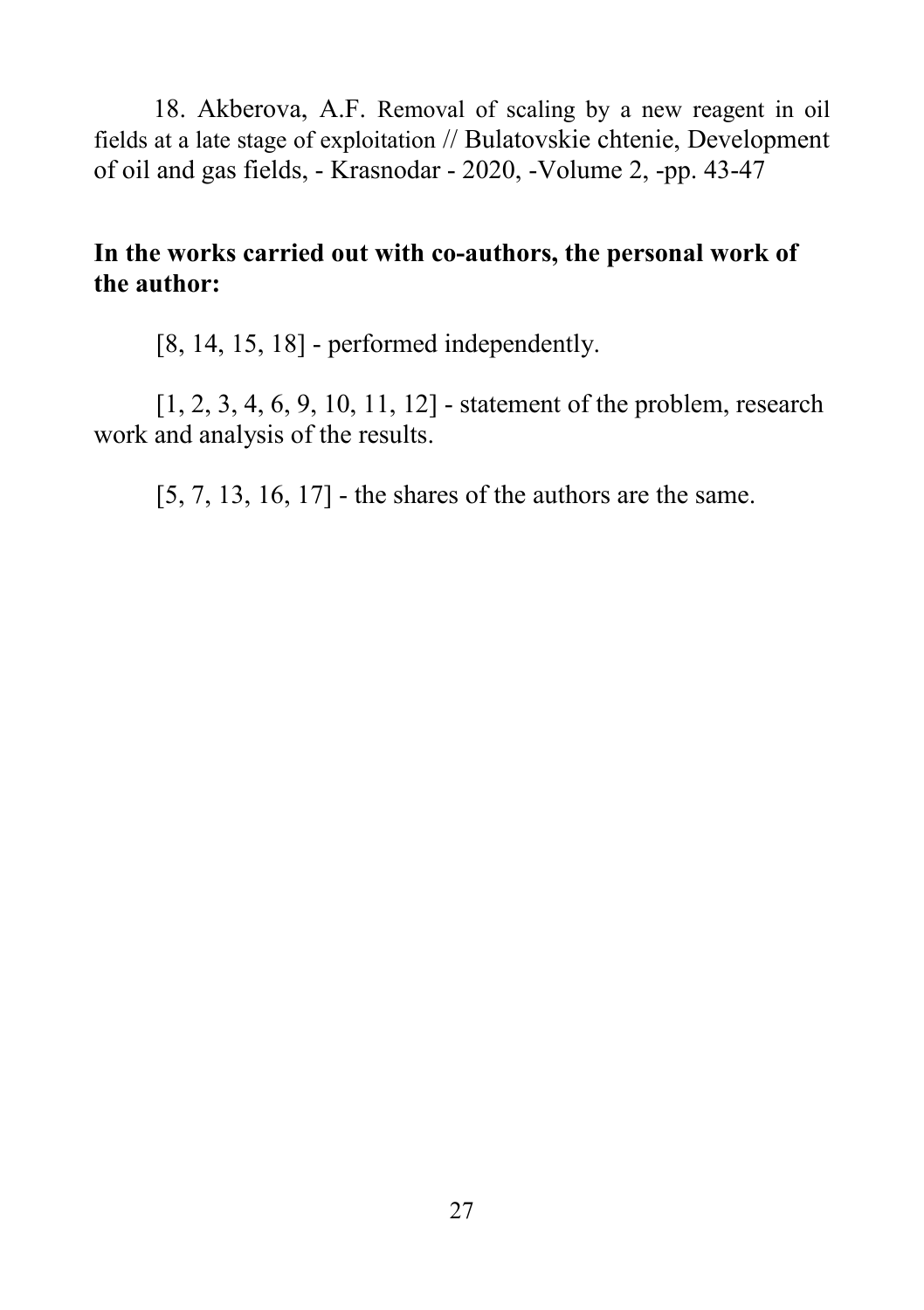The defense will be held on 31 May, 2022 at 13:00 at the meeting of the Dissertation council ED 2.03 of Supreme Attestation Commission under the President of the Republic of Azerbaijan operating at Azerbaijan State Oil and Industry University.

Address: AZ1010, Baku, D. Aliyeva str., 227

Address: AZ1010, Baku, D. Aliyeva str., 227

Dissertation is accessible at the Library of Azerbaijan State Oil and Industry University.

Electronic versions of dissertation and its abstract are available on the official website of the Azerbaijan State Oil and Industry University.  $A$ bstract was sent to the required addresses on  $\mathbb{R}^n$  . The required addresses on  $\mathbb{R}^n$ 

Abstract was sent to the required addresses on "29" april 2022.  $\label{eq:2.1} \mathcal{F}^{(2)}_{\mu\nu} = \frac{1}{2} \left[ \begin{array}{cc} \mu_{\mu\nu} & \mu_{\nu\mu} \\ \nu_{\mu\nu} & \nu_{\mu\nu} \end{array} \right] \; ,$